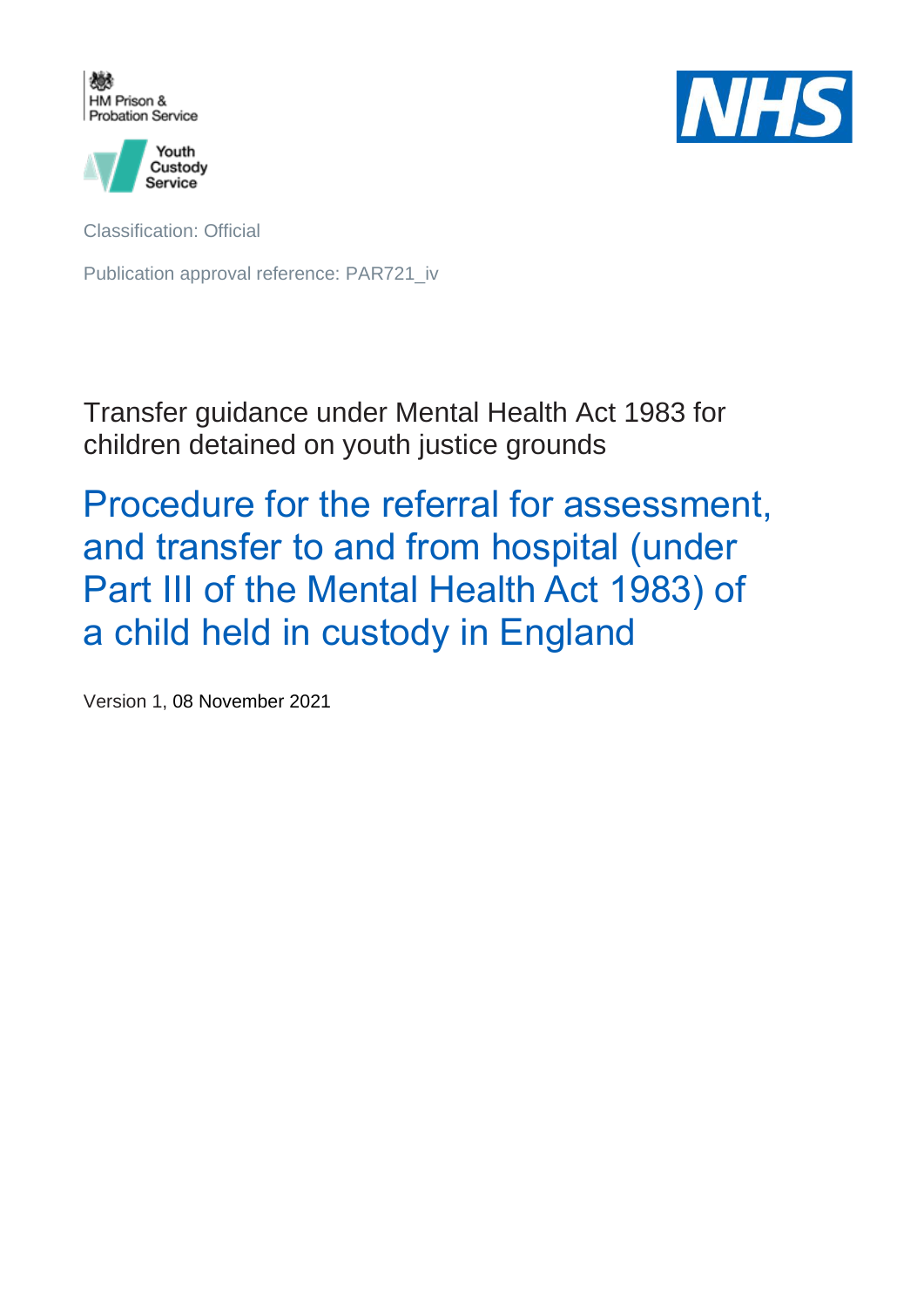# **Contents**

| 1              |                                                                                       |                                                                               |  |
|----------------|---------------------------------------------------------------------------------------|-------------------------------------------------------------------------------|--|
| 2              |                                                                                       |                                                                               |  |
| 3              |                                                                                       |                                                                               |  |
| 4              |                                                                                       |                                                                               |  |
|                | 4.1                                                                                   |                                                                               |  |
|                | 4.2                                                                                   |                                                                               |  |
|                | 4.3                                                                                   |                                                                               |  |
|                | 4.4                                                                                   |                                                                               |  |
|                | 4.4.1                                                                                 | Conditions needed for transferring sentenced children (section 47 transfer) 6 |  |
|                | 4.4.2                                                                                 | Conditions needed for transferring remanded children (section 48 transfer)  7 |  |
|                | 4.4.3                                                                                 |                                                                               |  |
| 5              |                                                                                       |                                                                               |  |
|                | 5.1                                                                                   |                                                                               |  |
|                | 5.2                                                                                   |                                                                               |  |
|                | 5.2.1                                                                                 |                                                                               |  |
|                | 5.2.2                                                                                 |                                                                               |  |
|                | 5.3                                                                                   | Stage 1 of the transfer process – the first medical assessment and referral10 |  |
|                | 5.3.12                                                                                |                                                                               |  |
|                | 5.4                                                                                   | Stage 2 of the transfer process – second medical report and gatekeeping 15    |  |
|                | 5.4.6                                                                                 |                                                                               |  |
|                | 5.5                                                                                   |                                                                               |  |
|                | 5.5.4                                                                                 |                                                                               |  |
|                | 5.6                                                                                   | Informing the child, and their family and involving local services20          |  |
|                | 5.6.1                                                                                 |                                                                               |  |
| 6              |                                                                                       |                                                                               |  |
|                | 6.1                                                                                   |                                                                               |  |
| $\overline{7}$ | Responsibilities of CCGs and NHS England and NHS Improvement specialised              |                                                                               |  |
|                |                                                                                       |                                                                               |  |
|                | 7.1                                                                                   |                                                                               |  |
|                | 7.1.1                                                                                 |                                                                               |  |
| 8              | Responsibilities of the Mental Health Casework Section in relation to transfers28     |                                                                               |  |
| 9              | Responsibilities of the Youth Custody Service Placement Team in relation to transfers |                                                                               |  |
|                |                                                                                       |                                                                               |  |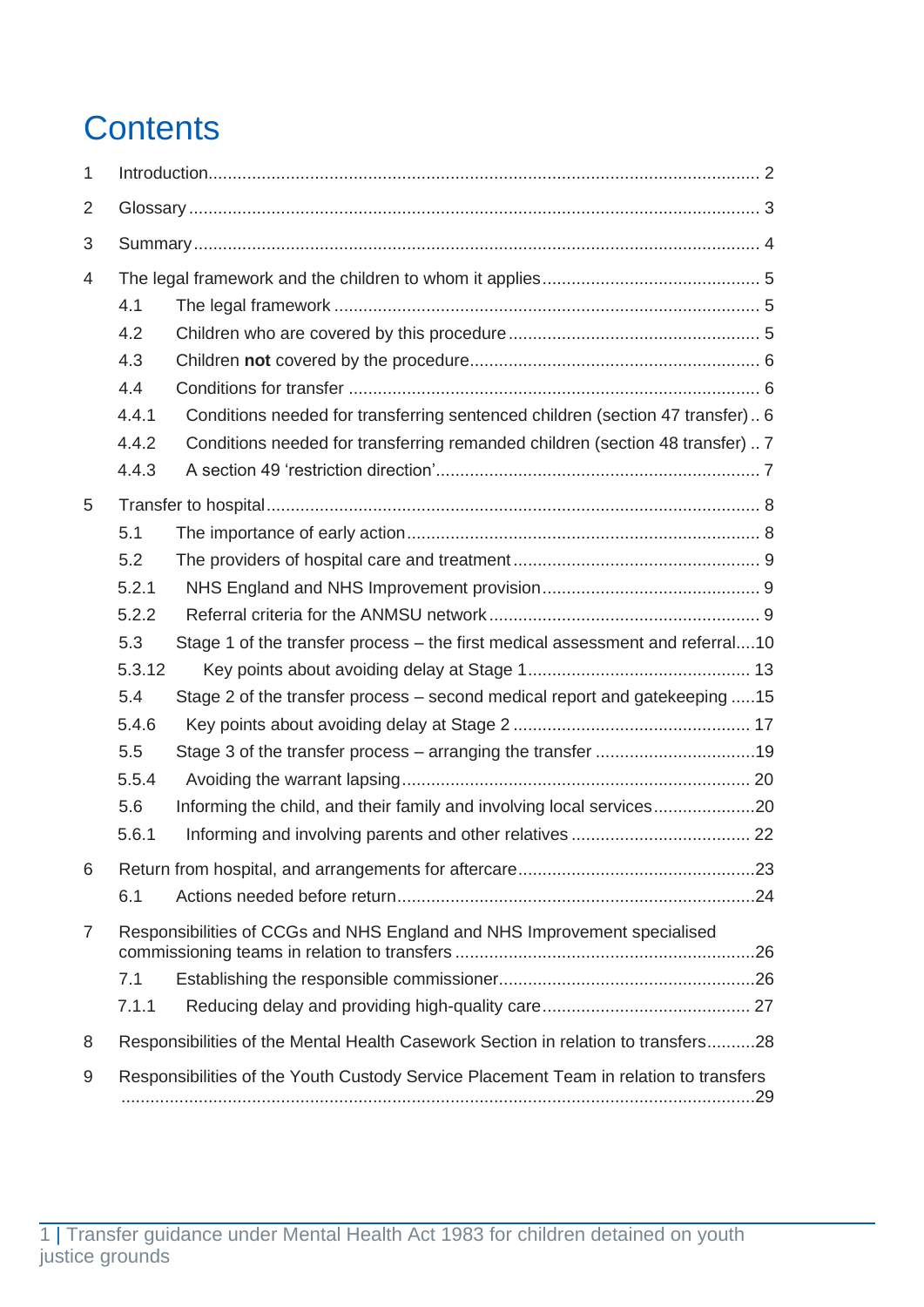# <span id="page-2-0"></span>1 Introduction

This document – the *Procedure for the referral for assessment, and transfer to and from hospital (under Part III of the Mental Health Act 1983) of a child held in custody in England – Good practice guidance 2021* – is designed to support staff to work well with colleagues to ensure that the established transfer process works smoothly and that there are no unacceptable delays in providing a child with inpatient mental health care if that is what they need. Staff will also need to be familiar with the most recent version of the Code of Practice<sup>1</sup> to the Mental Health Act 1983 (MHA), particularly chapter 19 relating to children and chapter 22 relating to people in custodial settings.

Parents, families and carers with parental responsibility should be involved as much as possible in decisions about the hospitalisation of their children. The greater vulnerability of children that arises from their age and lack of maturity makes it unacceptable for them to remain in custody without immediate access to the right level of health oversight and expertise that their mental disorder requires. The document references a seven-day timeframe from referral for assessment to complete the transfer of a child, $2$  should the assessment determine that that the child requires a transfer.

This document applies to children who are in custody, whether on remand or sentenced.

<sup>1</sup> Department of Health (2015) The MHA 1983: Code of Practice

<sup>2</sup> The Children Act 1989 and 2004 uses child/children as a term throughout, and therefore reference to child/children is used throughout this document. One of whom must be an approved clinician under section12 of the MHA 1983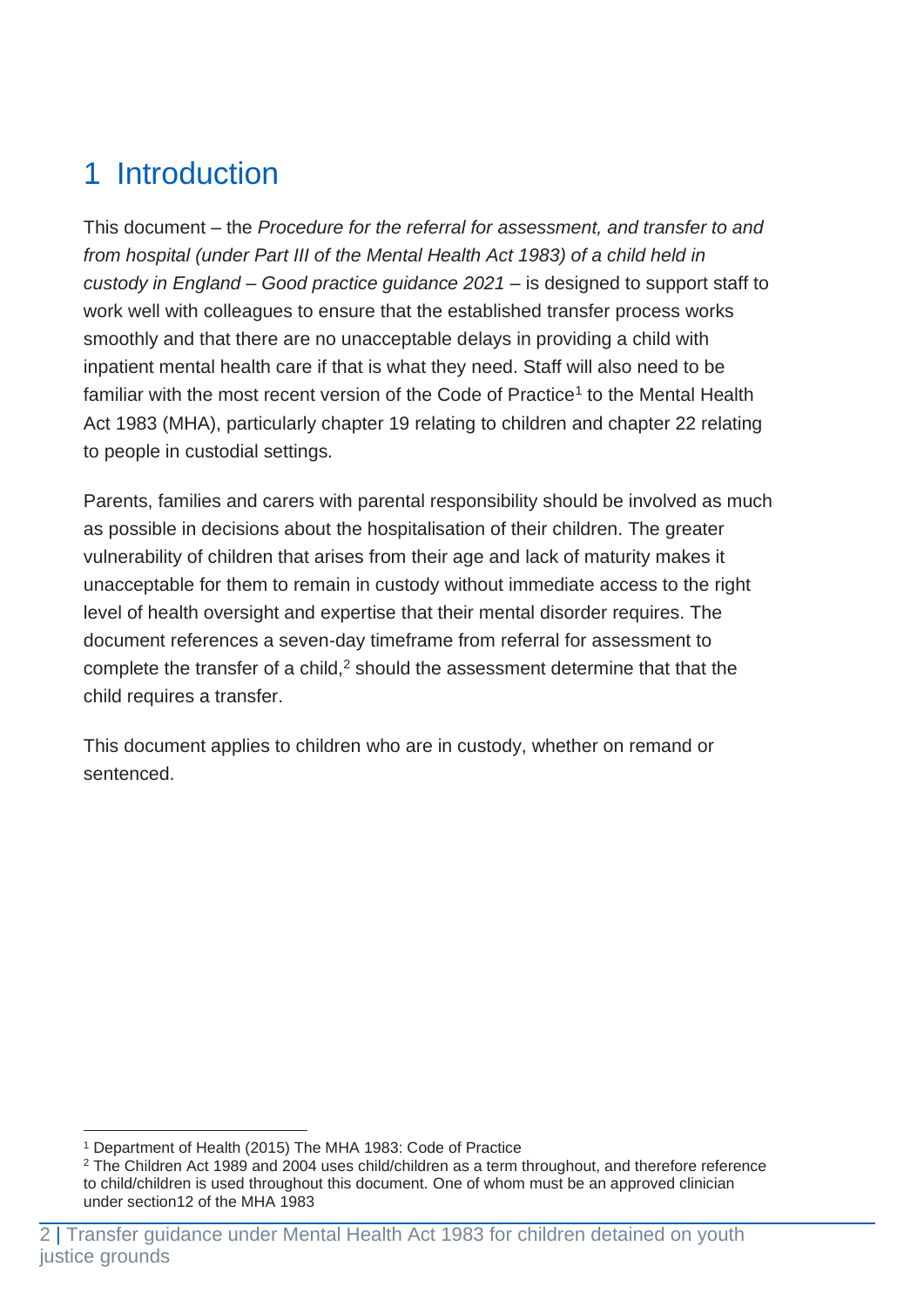# <span id="page-3-0"></span>2 Glossary

| <b>ANMSU</b>                           | Adolescent national medium secure unit (network)                                                                                                                                                                                                                                                                                                                                       |
|----------------------------------------|----------------------------------------------------------------------------------------------------------------------------------------------------------------------------------------------------------------------------------------------------------------------------------------------------------------------------------------------------------------------------------------|
| <b>CYPMHS</b>                          | Children and young people's mental health service                                                                                                                                                                                                                                                                                                                                      |
| <b>CCG</b>                             | Clinical commissioning group                                                                                                                                                                                                                                                                                                                                                           |
| CPA plan                               | Care programme approach plan. The plan sets out arrangements for any<br>continuing need for mental health services after a child's discharge from hospital.                                                                                                                                                                                                                            |
| Health and<br>justice<br>commissioning | NHS England and NHS Improvement health and justice commissioners have<br>responsibility for the commissioning of health provision in all secure settings for<br>young people. The commissioning is delivered through 10 teams across the seven<br>NHS England and NHS Improvement regions.                                                                                             |
| <b>HMPPS</b>                           | Her Majesty's Prison and Probation Service                                                                                                                                                                                                                                                                                                                                             |
| <b>HMYOI</b>                           | Her Majesty's Young Offender Institution                                                                                                                                                                                                                                                                                                                                               |
| LASPOA                                 | Legal Aid, Sentencing and Punishment of Offenders Act 2012                                                                                                                                                                                                                                                                                                                             |
| Looked after<br>child                  | A child under a care order, or a child accommodated by the local authority under<br>section 20 of the Children Act 1989                                                                                                                                                                                                                                                                |
| <b>MHA</b>                             | Mental Health Act 1983. Part III of the Act allows the Secretary of State for Justice<br>to transfer young people in custody to detention in hospital.                                                                                                                                                                                                                                 |
| <b>Mental health</b><br>team           | A generic term for the range of different mental health services available in the<br>young people's secure estate                                                                                                                                                                                                                                                                      |
| <b>MHCS</b>                            | Mental Health Casework Section (of the Ministry of Justice)                                                                                                                                                                                                                                                                                                                            |
| PCC(S)A                                | Powers of Criminal Courts (Sentencing) Act 2000                                                                                                                                                                                                                                                                                                                                        |
| <b>SCH</b>                             | Secure children's home                                                                                                                                                                                                                                                                                                                                                                 |
| <b>STC</b>                             | Secure training centre                                                                                                                                                                                                                                                                                                                                                                 |
| Specialised<br>commissioning           | NHS England and NHS Improvement specialised commissioners have<br>responsibility for the commissioning of mental health inpatient services for children<br>and young people. Specialised commissioning is delivered through regional<br>specialised commissioning teams. The relevant team for the purposes of the<br>transfer procedure is the one that covers the child's home area. |
| <b>YOT</b>                             | Youth offending team: a multi-agency team co-ordinated by a Local Authority and<br>overseen by the Youth Justice Board.                                                                                                                                                                                                                                                                |
| YCSPT                                  | Youth custody service placement team                                                                                                                                                                                                                                                                                                                                                   |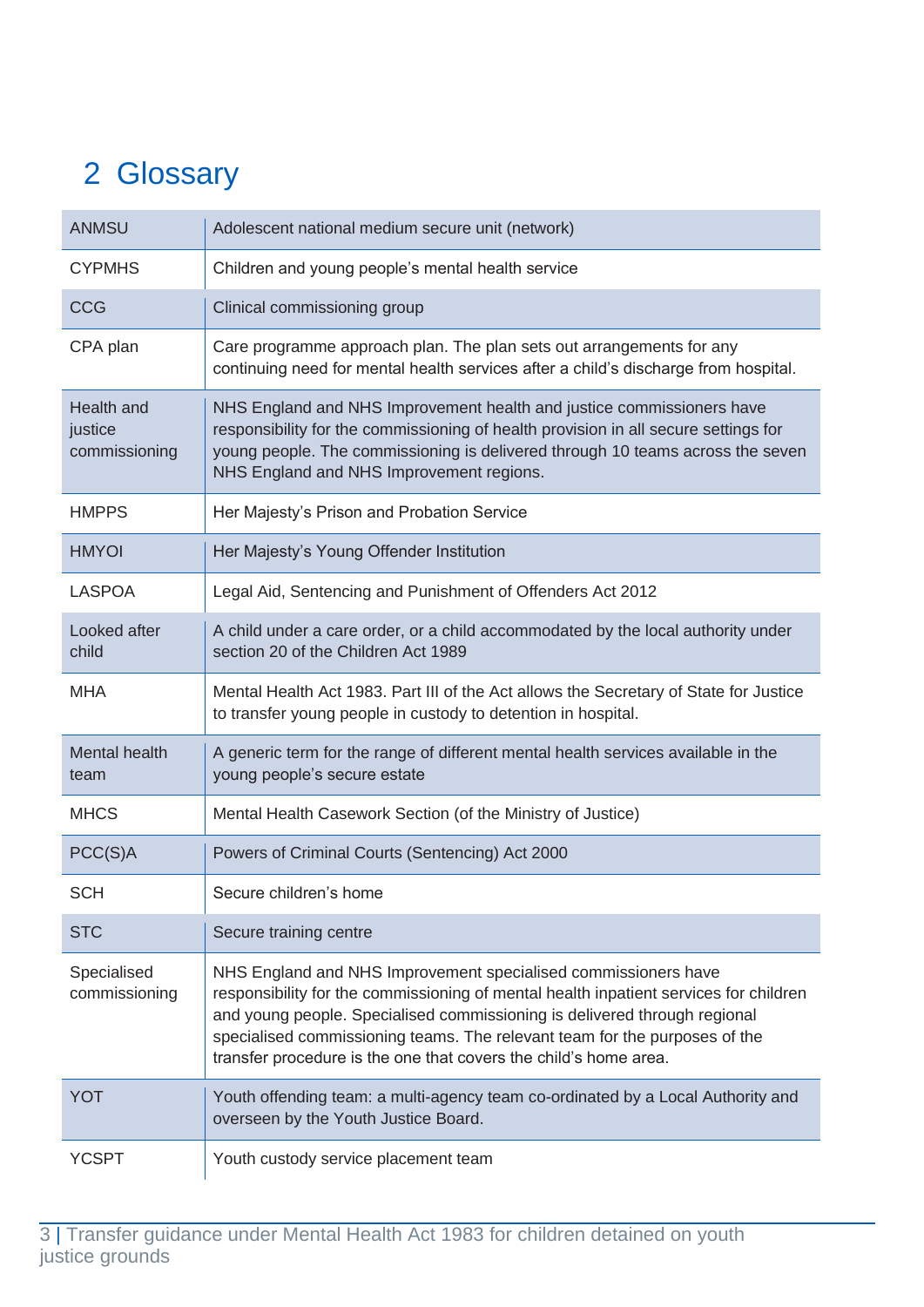# <span id="page-4-0"></span>3 Summary

This document outlines the procedure for transferring to and from hospital under the MHA 1983 any child who is sentenced to custody (in England) or who has been remanded to custody. The procedure covers the duties of secure estate settings in relation to the identification and transfer of children and the procedures that should be followed by the other agencies involved where detention subject to Part III of the MHA is considered appropriate.

The purpose of the guidance is to ensure a speedy and clinically appropriate response to children who might need admission to hospital under sections 47 or 48 of the MHA. It covers the way they are identified, referred for treatment, receive the required inpatient care, and subsequent discharge.

Referrals for admission to hospital under the MHA for this population are made to the Adolescent National Medium Secure Unit (ANMSU). The referral is considered at the weekly ANMSU referral meeting.

The direction of the Secretary of State for Justice that authorises transfer to hospital under the MHA is valid for fourteen days only, so any transfer must be completed by the end of that period. However, given the urgency required when responding to a child with mental disorder, good practice indicates that a transfer should be made within seven days from the start of the first medical recommendation.

The governors/managers/directors of secure settings have a vital role to play in ensuring that healthcare and front-line residential staff, are aware of and comply with the procedure for transfer.

The crucial role of parents and carers who have parental responsibilities is not to be underestimated. Their knowledge of the child will be extremely helpful to professionals; it is important, at each stage of the transfer procedure, that staff have clear processes for contacting those with parental responsibility and involving them in decisions.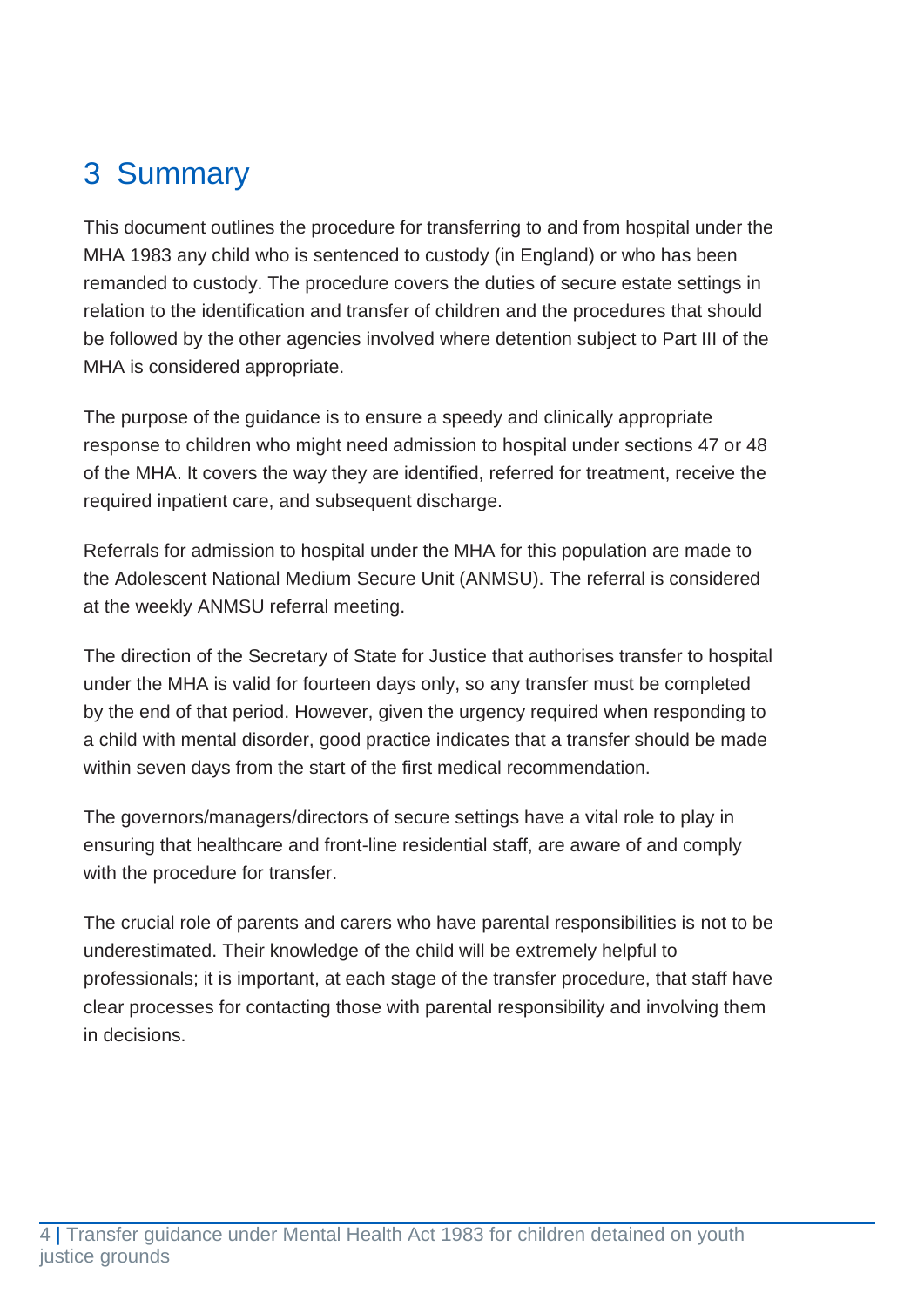## <span id="page-5-0"></span>4 The legal framework and the children to whom it applies

### <span id="page-5-1"></span>4.1 The legal framework

The Mental Health Act 1983 (the MHA) is the relevant legislation governing the transfer procedure described in this document.

The relevant sections covered in this guidance are in Part III of the Act:

- Section 47 of the MHA provides the Secretary of State with power to transfer to hospital people serving a sentence of imprisonment (known as a 'transfer direction') if the statutory criteria are satisfied.
- Section 48 of the MHA provides the Secretary of State with power to transfer to hospital people who are in custody on remand, civil prisoners or those detained under the Immigration Act 1971.
- Section 49 of the MHA provides the Secretary of State with the power to make a transferred person subject to the special restrictions set out in section 41 of the MHA whilst in hospital (known as a 'restriction direction').

### <span id="page-5-2"></span>4.2 Children who are covered by this procedure

In relation to sentenced children, **section 47** is used to transfer those who have been:

• sentenced to a Detention and Training Order (DTO) – under section 100 of the Powers of Criminal Courts (Sentencing) Act 2000 (PCC(S)A)

or

• sentenced for a serious offence – under section 90 or 91 of PCC(S)A or section 226, 226b or 228 of the Criminal Justice Act 2003 (CJA).

In relation to children on remand, **section 48** is used to transfer those who have been:

• remanded by the court to custody – under section  $91(4)$  of the Legal Aid, Sentencing and Punishment of Offenders Act 2012 (LASPOA).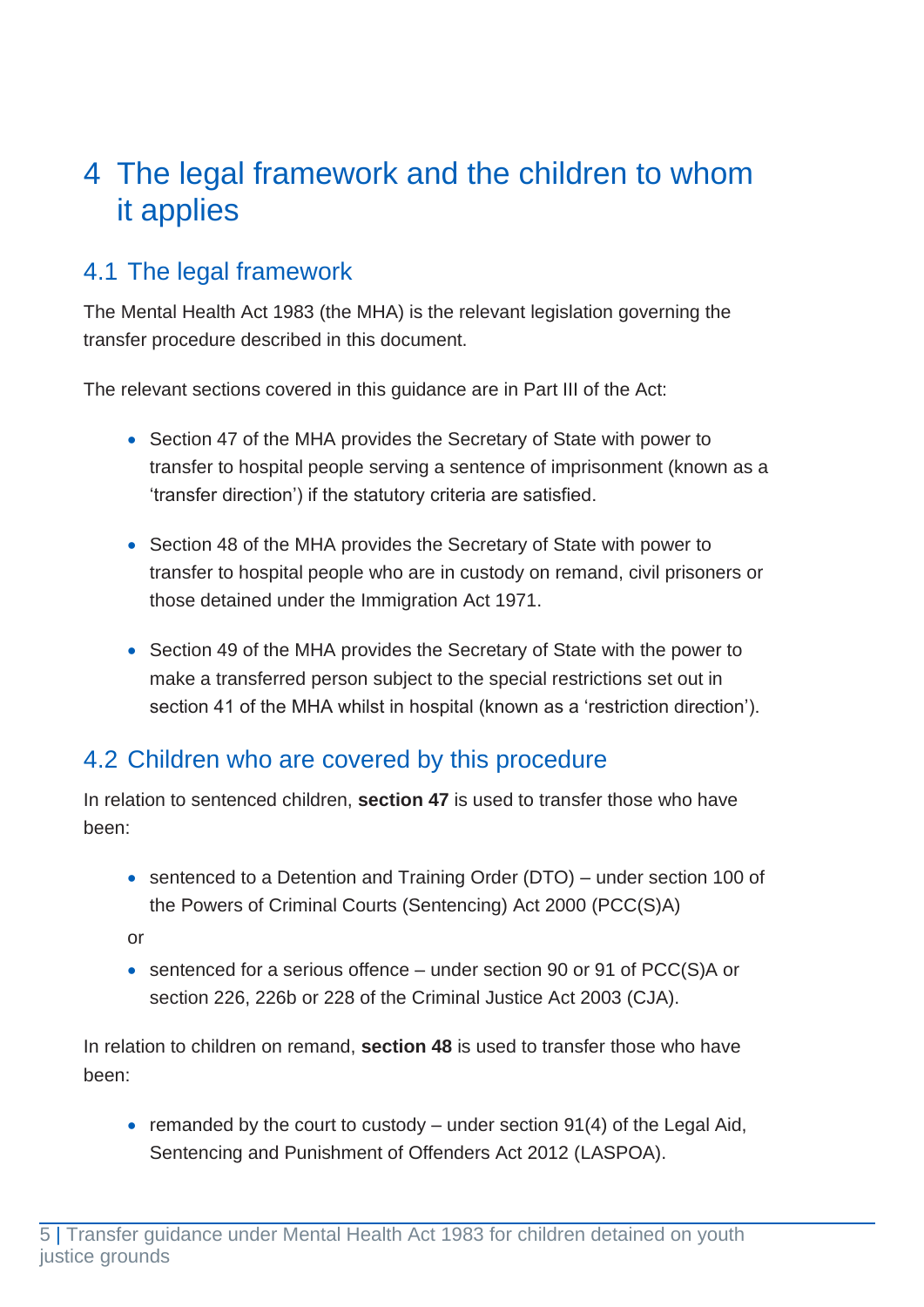Children on remand who are transferred under section 48(2)(a) or (b) must also be subject to a restriction direction under s.49 MHA. Other children subject to a transfer direction will be subject to a restriction direction if the Secretary of State thinks that is appropriate.

Custody includes:

- a secure children's home (SCH)
- a secure training centre (STC)
- a young offender institution (YOI)
- accommodation, or accommodation of a description, for the time being specified by order under section 107(1)(e) of the PCC(S)A 2000 (custody for purposes of detention and training order provisions).

## <span id="page-6-0"></span>4.3 Children **not** covered by the procedure

Not all children who come before the courts are covered by this procedure. The procedure does not apply to children in any of the following groups:

- Those who are remanded by the courts to **local authority accommodation** (under section 91(3) and 92, LASPOA 2012). This is because local authority accommodation does not count as custody.
- Those who have been remanded by the **Crown Court** to custody (under section 91(4), LASPOA 2012). Transfer to hospital for these children would need to be ordered by the Crown Court, under section 35 or 36 of the MHA. Children can also be remanded to hospital under section 35 by the Magistrates' Court, though can be transferred under s.48(2)(b) MHA.

## <span id="page-6-1"></span>4.4 Conditions for transfer

The conditions relating to the transfer of children under the procedure are very similar, irrespective of whether the child has been sentenced or remanded.

#### <span id="page-6-2"></span>**4.4.1 Conditions needed for transferring sentenced children (section 47 transfer)**

A child or young person serving a custodial sentence may be transferred to hospital by warrant under a direction from the Secretary of State (through the Mental Health Casework Section (MHCS) under section 47(1) of the Mental Health Act 1983 if the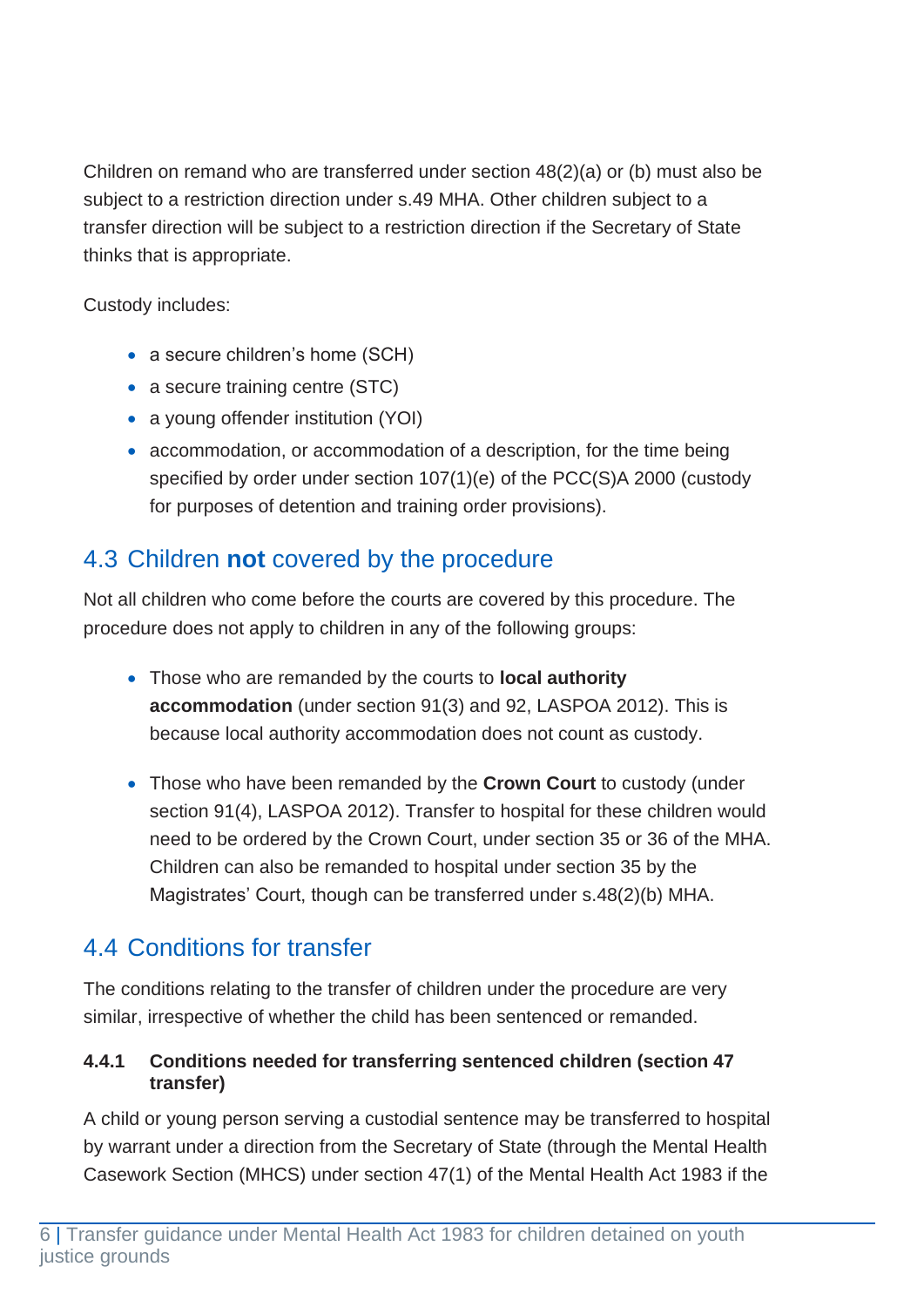Secretary of State is of the opinion, having regard to the public interest and all the circumstances, that it is expedient so to do, and if he/she is satisfied by reports from at least two registered medical practitioners<sup>3</sup> that:

 $\bullet$  the child is suffering from a mental disorder<sup>4</sup>

and

• the child's disorder is of a nature or degree that makes it appropriate for them to be detained in a hospital for medical treatment

and

• appropriate medical treatment is available for the child. $5$ 

#### <span id="page-7-0"></span>**4.4.2 Conditions needed for transferring remanded children (section 48 transfer)**

Section 48 of the MHA 1983 provides that a child remanded to custody can be transferred to hospital under a warrant directing transfer (issued as in 4.4.1, above).

The Secretary of State for Justice must be satisfied of the three conditions required under section 47, (as listed above, in 4.4.1). There is an extra condition to be satisfied for a remanded child: the medical reports must also satisfy the Secretary of State that the child is in **urgent** need of treatment.

#### <span id="page-7-1"></span>**4.4.3 A section 49 'restriction direction'**

When issuing a warrant for transfer, the Secretary of State for Justice will usually also issue a 'restriction direction'. This means that the Secretary of State, via the MHCS, remains involved in the management of the case. The child's responsible clinician cannot transfer them to a different hospital, grant them leave or discharge them without the Secretary of State's consent. The restriction direction also restricts the powers of the Mental Health Tribunal, so that it cannot direct discharge without agreement of the Secretary of State. Where a restriction direction is added, the Secretary of State may direct the return of the person to custody (known as 'remission') if notified that they no longer meet the criteria for detention in hospital under the MHA.<sup>6</sup>

<sup>3</sup> One of whom must be an approved clinician under section12 of the MHA 1983

<sup>4</sup> Section 1 of the MHA 1983 defines mental disorder as 'any disorder or disability of the mind'. The MHA 1983: Code of Practice (DH, 2015), at para 2.4, comments: 'Relevant professionals should determine whether a patient has a disorder or disability of the mind in accordance with good clinical practice and accepted standards of what constitutes such a disorder or disability.'

<sup>&</sup>lt;sup>5</sup> The Secretary of State will consider other matters, too, as described in Section 8 of this procedure. <sup>6</sup> Section 49, MHA 1983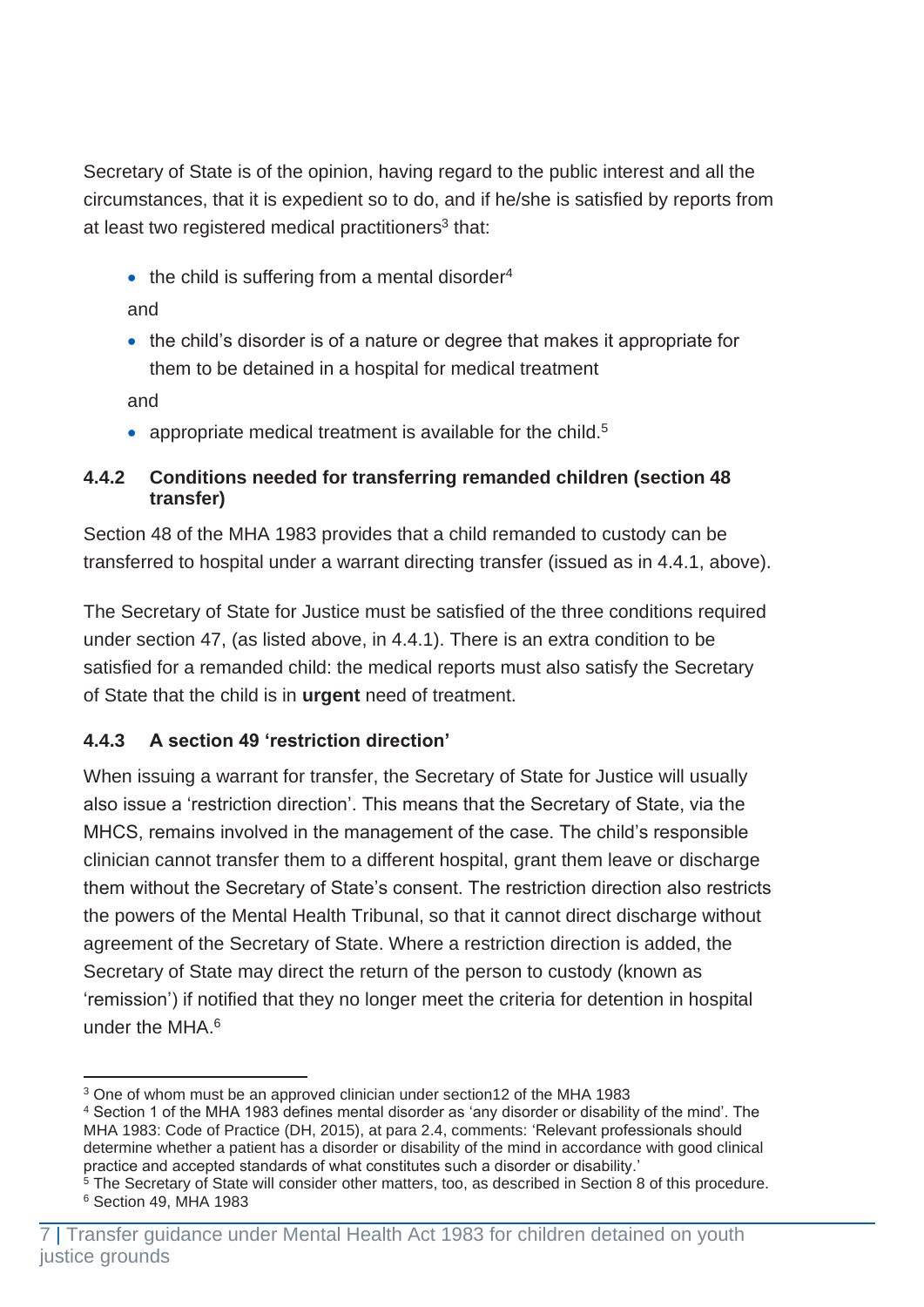Further, if the tribunal notifies that the child would be entitled to be conditionally discharged, the recommendation may be that in the event of their not being discharged under this section they should continue to be detained in hospital.<sup>7</sup>

## <span id="page-8-0"></span>5 Transfer to hospital

## <span id="page-8-1"></span>5.1 The importance of early action

**For any child** thought to require inpatient specialist mental health treatment, it is essential that they are identified, assessed and, if clinically appropriate transferred to hospital as early as possible. Delay can make it more difficult to find a suitable hospital place at a later stage or hold up access to the specialist care needed and it may result in further deterioration in mental state. Avoiding this is as important for children in custody as for those living in the community.

Mental health assessments in the case of a child under the age of 18, should be undertaken by a professional with current clinical expertise, including specialist knowledge of children and young people's mental health services (CYPMHS). If this is not possible, professionals with the appropriate expertise and experience, including children under the age of 18 and where appropriate those with a learning disability should be consulted.

**For children aged 17**, early planning and assessment is particularly important because at 18 they will be too old to be admitted to the Adolescent National Medium Secure Unit.

**For children nearing their release from custody**, early action is particularly crucial to ensure that the MHA is used to best advantage. Case law $<sup>8</sup>$  requires the</sup> Secretary of State for Justice to apply heightened scrutiny to late requests for transfer. This does not mean that consent will not be given, but there need to be clear reasons why the request has been made so close to release and why transfer is critical at this point. It may be possible for the transfer to be approved without

<sup>7</sup> Section 74 (1)(b), MHA 1983

<sup>8</sup> *R. (on the application of TF) v Secretary of State for Justice* [2008] EWCA Civ 1457; [2008] M.H.L.R. 370, where Waller L.J. said at para.31: "Where section 47 is proposed to be used at the very end of the sentence, and hopefully that will only be in very exceptional cases, the onus must be on the Secretary of State to show that the mind of the decision maker has focused on each of the criteria which it is necessary to satisfy if there is to be power to issue a warrant directing transfer to a hospital.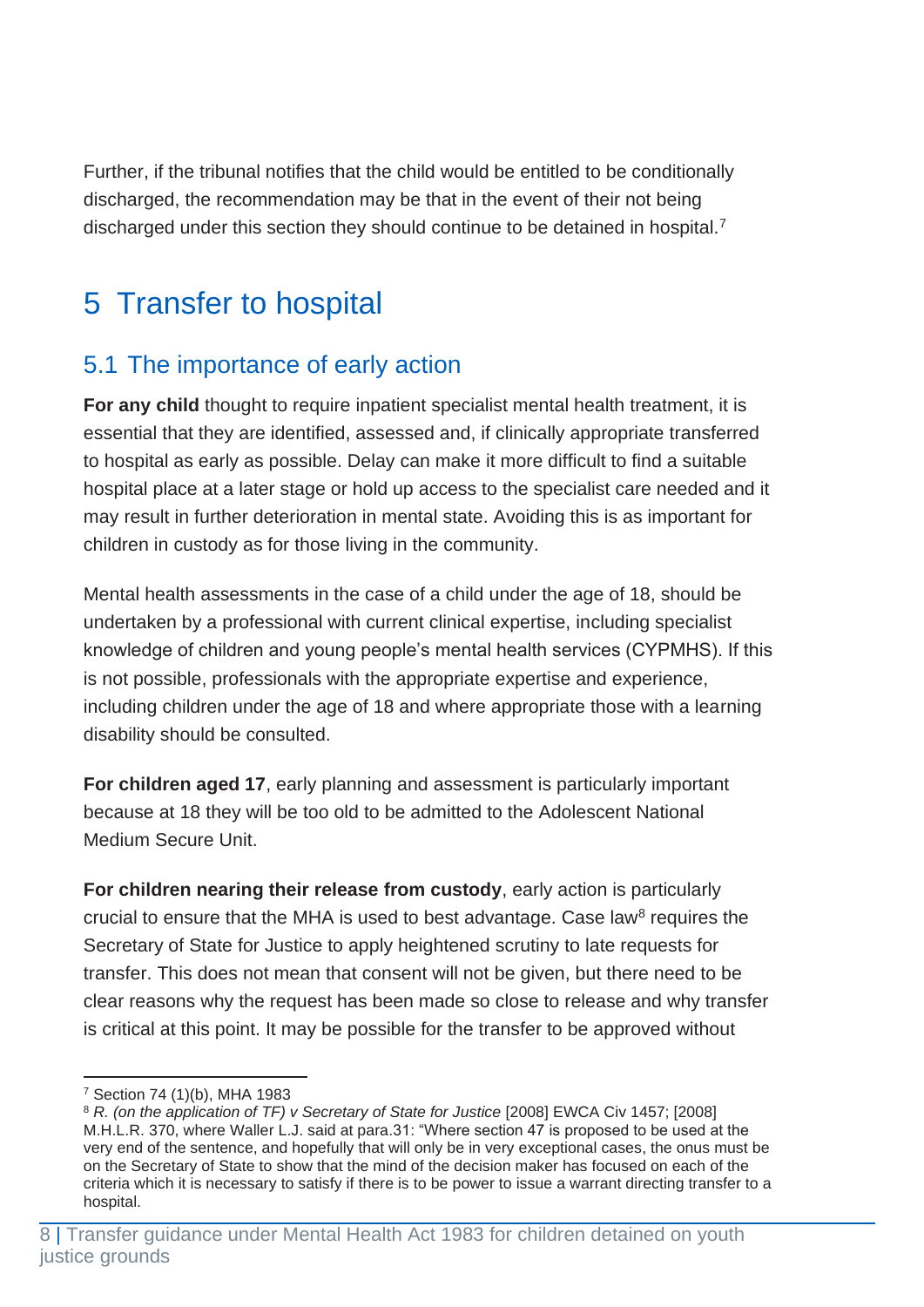restrictions or it may be more appropriate for an application for admission to hospital to be made under Part II of the MHA as soon as the child has been released from custody. Early advice from the MHCS at the Ministry of Justice will help clarify what course of action to take.

## <span id="page-9-0"></span>5.2 The providers of hospital care and treatment

#### <span id="page-9-1"></span>**5.2.1 NHS England and NHS Improvement provision**

NHS England and NHS Improvement has responsibility for commissioning inpatient children and young people's mental health inpatient services. This specialised commissioning is delivered through seven specialised commissioning NHS England and NHS Improvement regions.

Each specialised commissioning region has children and young people's mental health case managers (CYPMHCMs) and it is important to use them as an early point of contact when transfer to hospital is indicated. They hold up-to-date knowledge about the units and bed availability in their area. The relevant team is the one covering the child's home area.

Inpatient care and treatment for children in custody will be provided by the medium secure facilities of the ANMSU. The ANMSU network consists of five medium secure adolescent healthcare units. Relevant contacts are listed at Appendix 4. There are specific referral criteria for these units.<sup>9</sup>

While it is possible that the child may require care and treatment in conditions of adolescent low security, the ANMSU network is the assigned agency for triage and it is the arbiter as to whether the referral can be taken up by the low secure provision.

#### <span id="page-9-2"></span>**5.2.2 Referral criteria for the ANMSU network**

Referral to the ANMSU network in the first instance should be made in the following circumstances:

• Where the child with a mental disorder including neurodevelopmental disorders such as learning disability and autism presents a grave danger to the general public (including those who are high risk without an offending

<sup>9</sup> [https://www.england.nhs.uk/wp-content/uploads/2018/02/camhs-medium-secure-service](https://www.england.nhs.uk/wp-content/uploads/2018/02/camhs-medium-secure-service-specification-v2.pdf)[specification-v2.pdf](https://www.england.nhs.uk/wp-content/uploads/2018/02/camhs-medium-secure-service-specification-v2.pdf)

<sup>9</sup> | Transfer guidance under Mental Health Act 1983 for children detained on youth justice grounds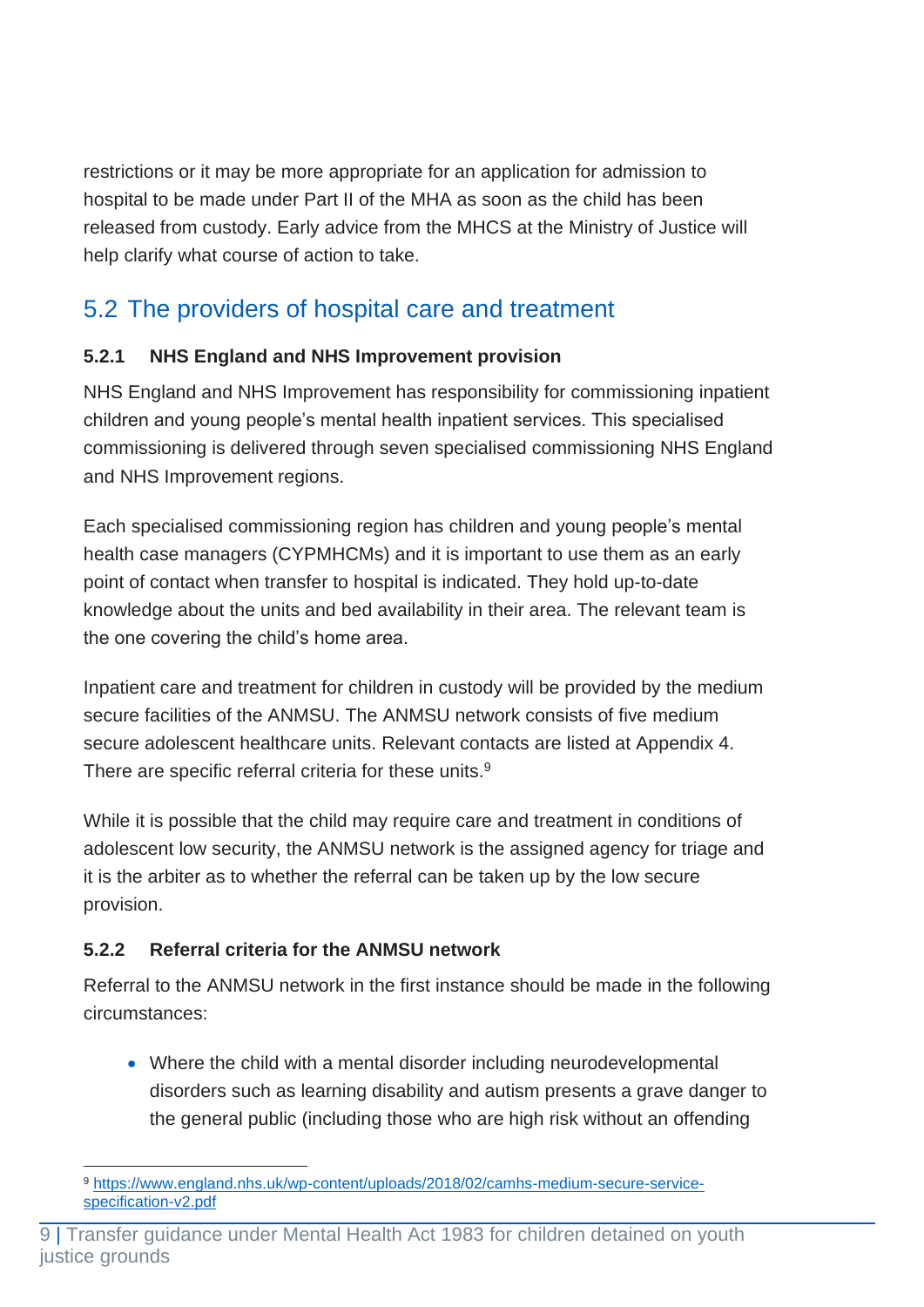history, those charged with/convicted of specified violent or sexual offences under Schedule 15 of the Criminal Justice Act)

- Where a child is subject to a Restriction Order under the MHA (s49) including those in custody (remand/sentenced) and directed to secure inpatient care by the Ministry of Justice (MoJ) **or** has been sentenced by a Crown Court to a Restriction Order under the MHA (s41).
- On very rare occasions the ANMSU network will consider referrals for children with particularly severe presentations which may include prolonged self-harm and particularly challenging behaviour where there is evidence that they cannot be managed in any other setting including PICU or low secure services.

Responsibility for the care of the child remains with the referring service until the point at which they are formally received by the hospital.

Acceptance criteria:

• The child is under 18 at the point of referral

#### **and**

• liable to be detained under Part II or Part III of the MHA

#### **and**

- presents significant risk to others with one or more of the following:
	- ‒ direct serious violence liable to result in injury to others
	- sexually aggressive behaviour
	- destructive and potentially life-threatening use of fire

#### **and**

• there is clear evidence prior to referral that serious consideration of less secure provision has been made and/or tested and discounted as the child's needs/risk exceed the threshold for and ability of those services to manage.

## <span id="page-10-0"></span>5.3 Stage 1 of the transfer process – the first medical assessment and referral

5.3.1 If a child in the secure setting has a mental health disorder that exceeds the ability of available mental health services in the secure setting to meet their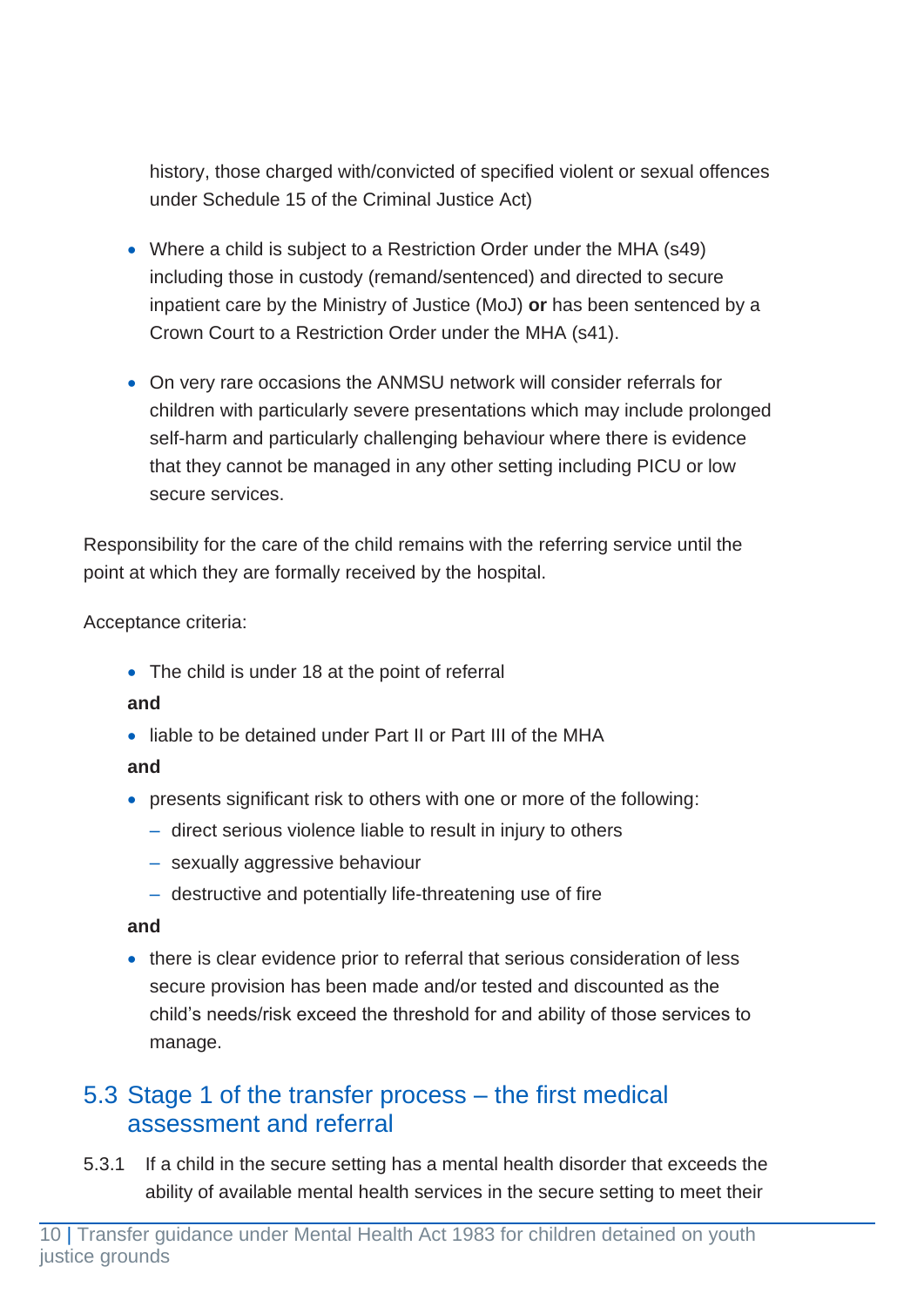need, the Head of Healthcare (or appropriate healthcare lead) responsible for the secure setting's healthcare services organises a local immediate medical assessment by the local Health and Justice NHS England and NHS Improvement provider clinician, with a view to making a referral to the ANMSU network. This is often completed by the Psychiatrist based in the secure setting, and should the assessment suggest a transfer would be suitable, this would form the first medical recommendation. Given the infrequency with which the referral procedure is used, they also ring the Adolescent Medium Secure unit nearest to the child's originating area to clarify the arrangements that might be needed. Form entitled 'Referral Form to Access Inpatient CYPMH Services for Children and Young People' is completed.

- 5.3.2 Once a Referral Form has been completed by the local access assessor and discussed with the NHS England and NHS Improvement CYPMHS case manager, referrals can be made to the closest unit to the patient's home even if it will not be the admitting unit. All referrals are discussed at a weekly national referrals meeting with input from all units (held via teleconference) and a NHS England and NHS Improvement CYPMHS case manager when, if appropriate, the referral will be allocated to a specific unit for assessment. This allocation will be made based on available treatment, geography and current capacity to admit.
- 5.3.3 If the child is accepted by the unit there is a requirement for two medical recommendations, one of which must be made by a Section 12 MHA approved doctor. This should be co-ordinated by either the GP or the CYPMHS psychiatrist working in the secure setting.
- 5.3.4 Both doctors complete the required medical reports, which include confirmation that the child is suffering from mental disorder of a nature or degree that makes it appropriate for them to be detained in a hospital for medical treatment, and that appropriate treatment is available.
- 5.3.5 The Head of Healthcare alerts both the Youth Custody Service Placement Team (YCSPT) and the MHCS to the possible need for transfer, giving details of the child who has been assessed. The H1003 form is completed for the MHCS. They also ask the MHCS for advice about the appropriate level of security required in hospital, if the doctor is unsure about this. There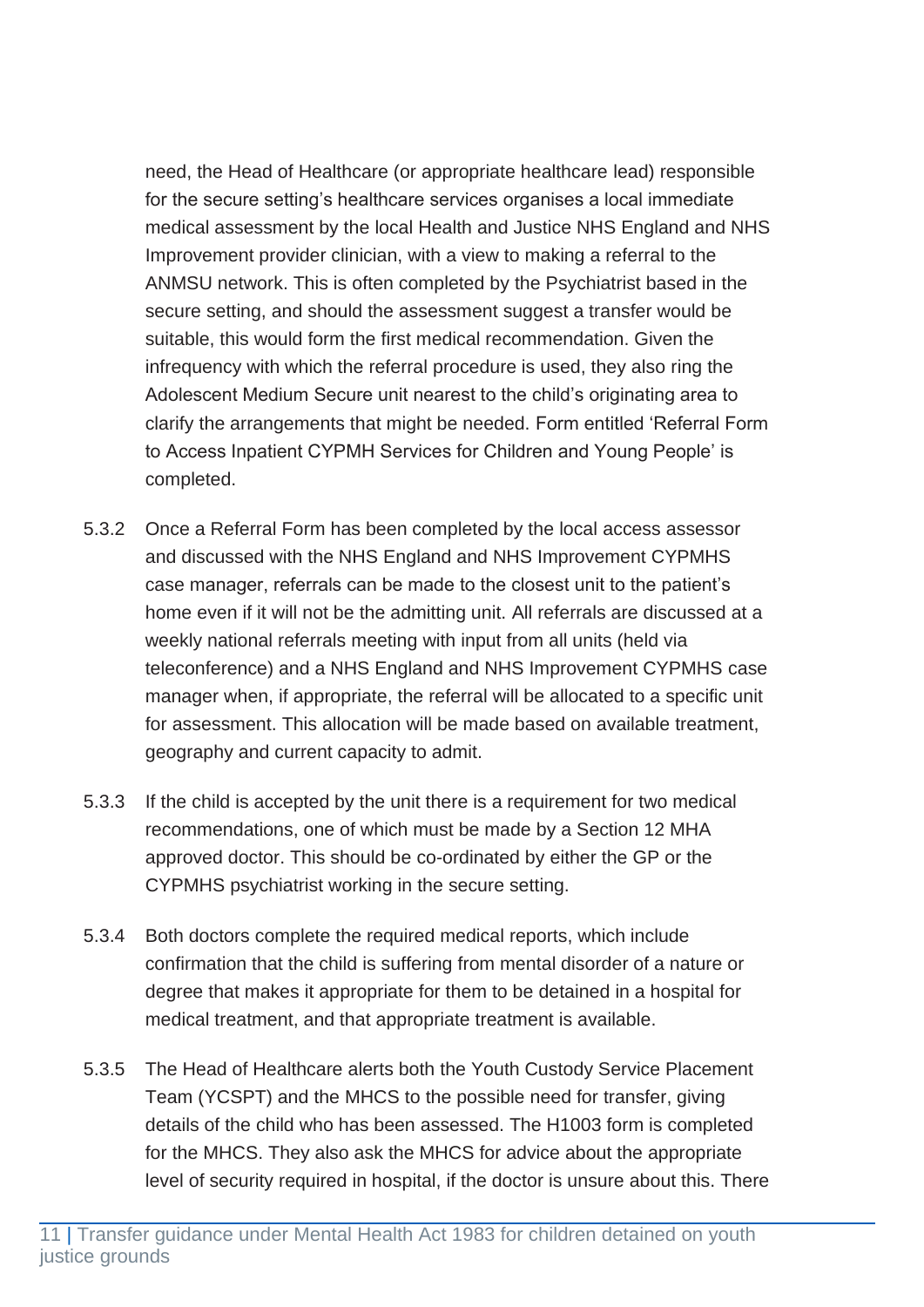are three contacts at the MHCS for under 19-year olds. Relevant contacts are listed at Appendix 4.

- 5.3.6 The Head of Healthcare also contacts the mental health commissioner/ MHCM in the relevant NHS England and NHS Improvement specialised commissioning team (the one that covers that child's home area). This is to inform them that an inpatient placement might be required after the second assessment, and to inform them about the child's presentation (eg mental illness alone, or a combination of mental disorder and learning disability) and asks them for information held by local health or children's services that is relevant to the child's current situation, including their possible mental disorder. The second medical recommendation should also be given to assist the completion of the H1003 form submitted to the MHSC.
- 5.3.7 The Psychiatrist and Head of Healthcare work with health and other care staff (in conjunction with the ANMSU network) to gather the information that is needed by the ANMSU network to support the transfer process. This is about the child's medical condition and offending behaviour, risk profile and the likely level of security needed. The referral form $10$  is used to record most of this information. The referral is then made to the closest unit to the child's home even if it will not be the admitting unit. All referrals are discussed at a weekly National Referrals Meeting with input from all units and a NHS England and NHS Improvement CYPMHS Case Manager when, if appropriate, the referral will be allocated to a specific unit for assessment. This allocation will be made based on available treatment, geography and current capacity to admit. By secure email, healthcare sends the following to the receiving unit:
	- the doctor's medical report
	- ‒ Form H1003/4
	- the sentencing or remand warrant
	- ‒ the latest available AssetPlus documentation
	- the pre-sentence report, sentence plan and any progress reports
	- ‒ information on any previous convictions

<sup>&</sup>lt;sup>10</sup> The NHS England CAMHS Specialised Mental Health Services Operating Handbook Protocol provides the guidance for Tier 4 services and the process for Secure CAMHS Referrals. A copy of the protocol and/or referral form can be requested by contacting [england.specmh@nhs.net.](mailto:england.specmh@nhs.net)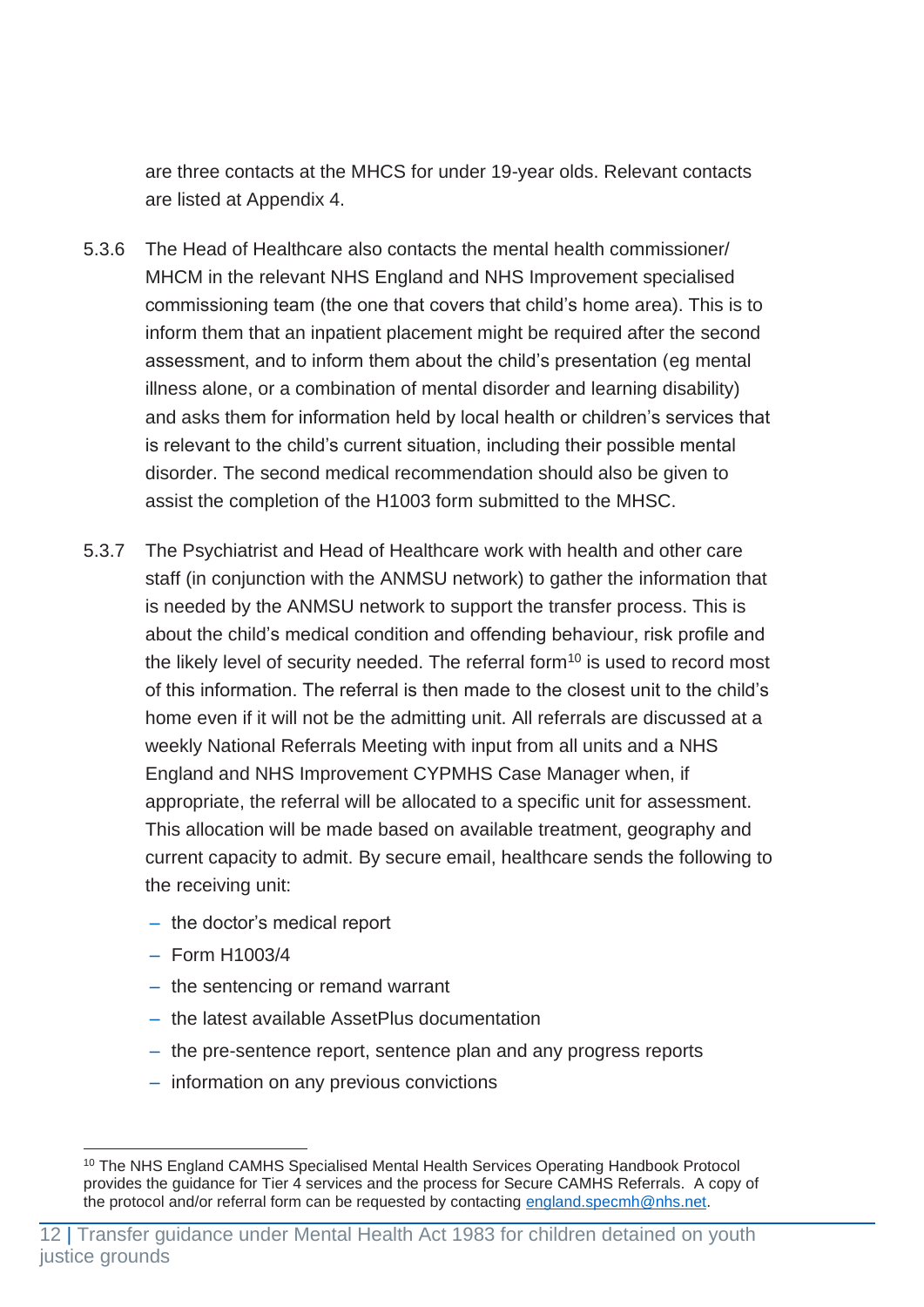- details of the index offence (usually the Police record of charge MG5 form).
- 5.3.8 Now, and at each subsequent stage of the process, the Head of Healthcare keeps the child informed about what is happening and what is likely to happen next. They also notify people close to the child, parents and others with parental responsibility (including the responsible local authority if the child is looked after under a care order), and the YOT supervising officer. Further guidance about informing children's parents and other relatives is included at the end of this Section (at 5.6.1).
- 5.3.9 Once the transfer procedure has been initiated by the recommendation for transfer to hospital by the first doctor – the child continues to be cared for in their current secure setting unless, exceptionally, the YCSPT decides that an alternative arrangement is necessary in a situation where the current secure setting cannot safely continue to manage the child.
- 5.3.10 Children in YOIs can be subject to a 'medical hold' in order to prevent their removal to another secure setting. The Head of Healthcare will ask the YOI governor to apply the hold, if deemed necessary in a particular case.
- 5.3.11 The important point here is that the Head of Healthcare or appropriate healthcare lead needs to ensure that everyone involved with the child communicates closely, so that it is always clear where the child is being held, why and when they might be moved, and when and to where they have been moved following transfer.

#### <span id="page-13-0"></span>**5.3.12 Key points about avoiding delay at Stage 1**

#### 5.3.12.1 Have a robust system in place

The relatively infrequent need for transfer makes it important that the heads of secure settings have established a clear system for the procedures outlined above which they can reference easily. This is especially important for steps in the process that require staff in different departments to work together quickly to support the transfer, such as by collating information about previous convictions and current behaviour.

The Head of Healthcare responsible for the secure setting's healthcare services will have a lead role in the smooth operation of the agreed system. This will include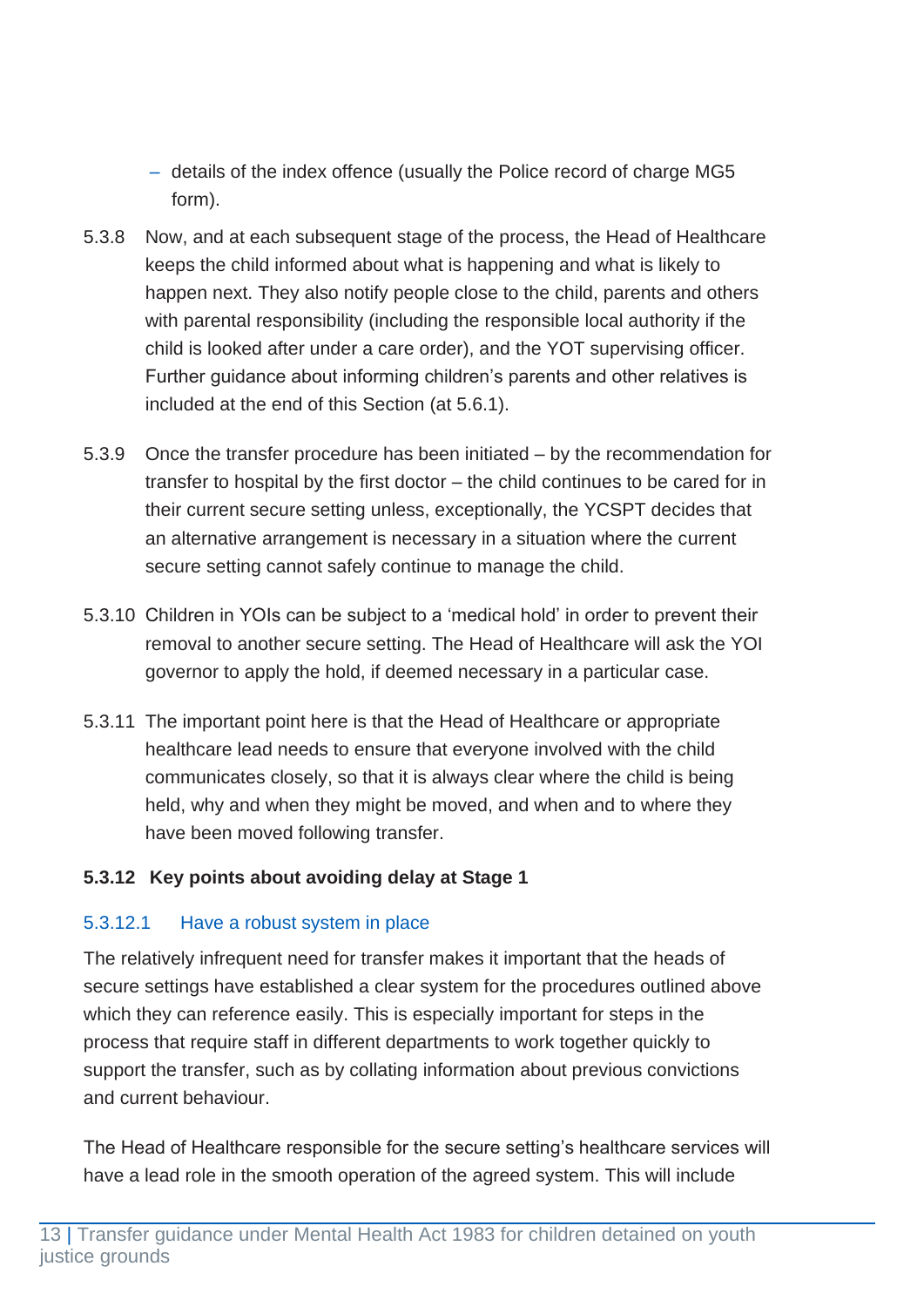having a list of approved local medical practitioners with details of where to access this so it can be regularly updated, up-to-date information about specialised commissioning contacts, and details of the relevant CCG for a child, and overseeing transfer arrangements. It can be helpful to have a single point of contact in the healthcare centre for all liaison with the MHCS and the YCSPT.

#### 5.3.12.2 Ensure staff confidence about data protection provisions

All clinical staff must understand the separation of the requirements for consent. Professional guidelines provide that any clinical intervention requires "consent to treat" – ie that the individual understands and consents to the care and treatment provided. Care should be taken with children, and whether they have "Gillick competence" to understand and consent to proposed care. The sharing of data, however, does not always require "consent". The need for "consent to share", rather than "consent to treat" is a different matter. These two issues should not be confused.

Where children are at risk of significant harm, information can be shared between teams within secure settings for the health, welfare and safeguarding purposes of the child. Under data protection legislation this does not require previous consent of the individual. Under (UK) GDPR (and associated data protection legislation) processing of personal data is undertaken legally to the extent that the following applies:

"Article 6(1)e – processing is necessary for the performance of a task carried out in the public interest or in the exercise of official authority vested in the controller"

Additionally, the processing of special categories of data (of health data) is permissible under:

"Article 9(2)h – processing is necessary for the purposes of preventive or occupational medicine, for the assessment of the working capacity of the employee, medical diagnosis, the provision of health or social care or treatment or the management of health or social care systems and services on the basis of Union or Member State law or pursuant to contract with a health professional…"

See the relevant healthcare standards 3.1, 3.1.1, 3.1.2 [here](https://www.rcpch.ac.uk/sites/default/files/2019-06/rcpch_healthcare_standards_for_children_and_young_people_online1.2.pdf)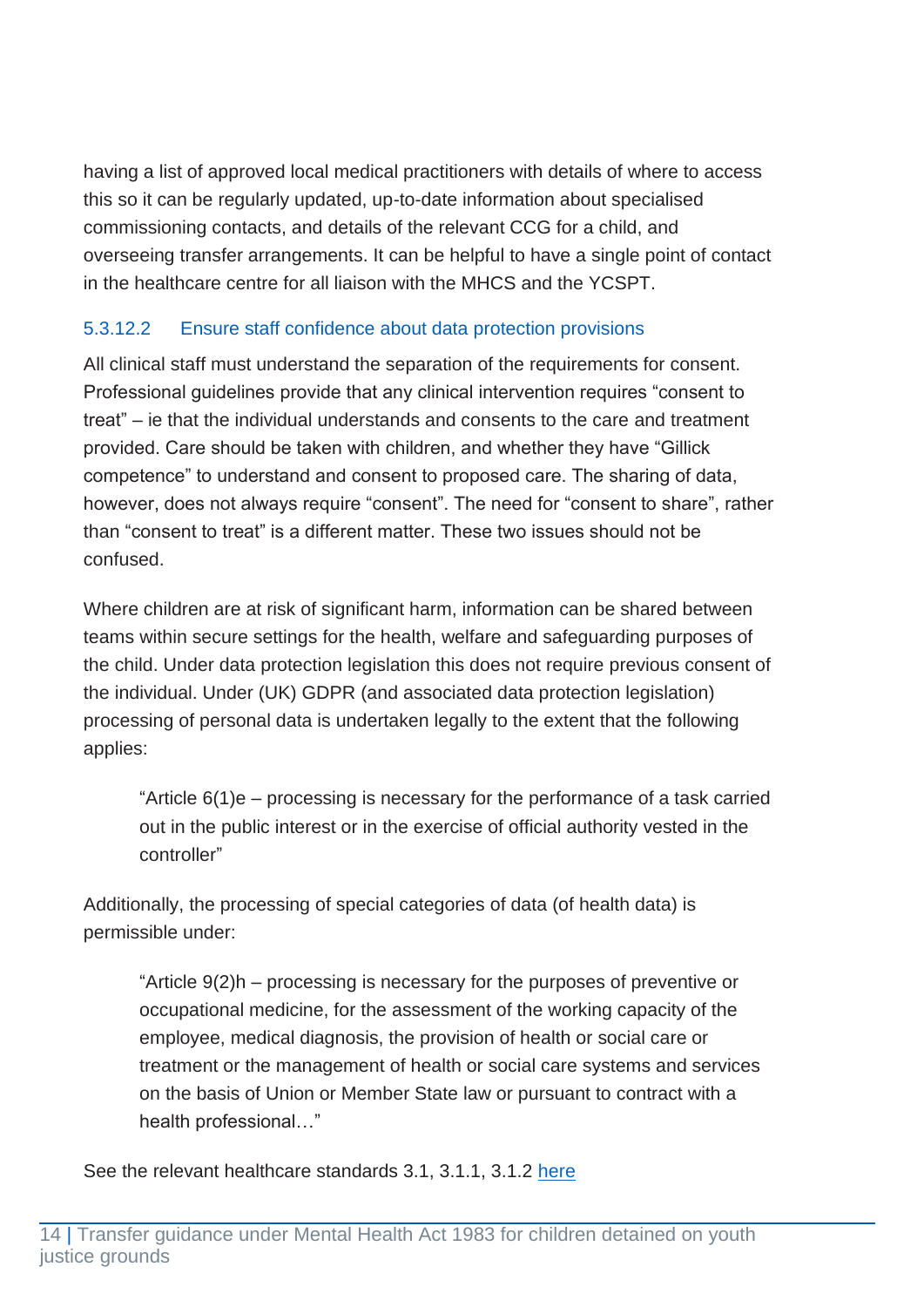#### 5.3.12.3 Be clear about the requirements governing medical assessments

There are three main points here. First, at least one of the two assessing doctors must be approved under section 12(2) of the MHA (approval means that they have recognised special expertise in the diagnosis or treatment of mental disorder). Second, each doctor must provide a report that is up to date. Third, each must state that the child is suffering from mental disorder of a nature or degree that requires inpatient treatment. It is not sufficient for the second doctor to merely state that they endorse the opinion in the first report. In addition, for the Secretary of State to be satisfied that the statutory criteria under the MHA are met, he/she must be satisfied that appropriate treatment is available.

For transfers under section 48 MHA 1983, the reports must also confirm the child is in urgent need of treatment.

There should be no more than a seven day between the assessment of the child and the report being completed.

#### 5.3.12.4 Resolving differences of opinion between staff and the assessing doctor

If the first doctor does not agree with the view of the secure setting's mental health team about the need for inpatient care, it will usually be possible to resolve this locally. If not, the commissioner of the secure setting children's mental health service will ask the provider or a different provider to identify someone to give a second opinion.

### <span id="page-15-0"></span>5.4 Stage 2 of the transfer process – second medical report and gatekeeping

- 5.4.1 The Head of Healthcare responsible for the secure setting's healthcare services updates the MHCM, explaining that the referral has been made to the ANMSU network.
- 5.4.2 The child is automatically assigned to the receiving unit closest to their home area, depending on the availability of beds and support for those with a learning disability. A senior clinician from the receiving unit, the unit which is closest to the child's home area, presents the referral to the referral meeting of the five national medium secure network units. If the referral is considered appropriate for assessment, the meeting allocates one Unit to lead on the second assessment and from this point this Unit is in charge of liaising with the referring doctor. (In the case of an emergency referral,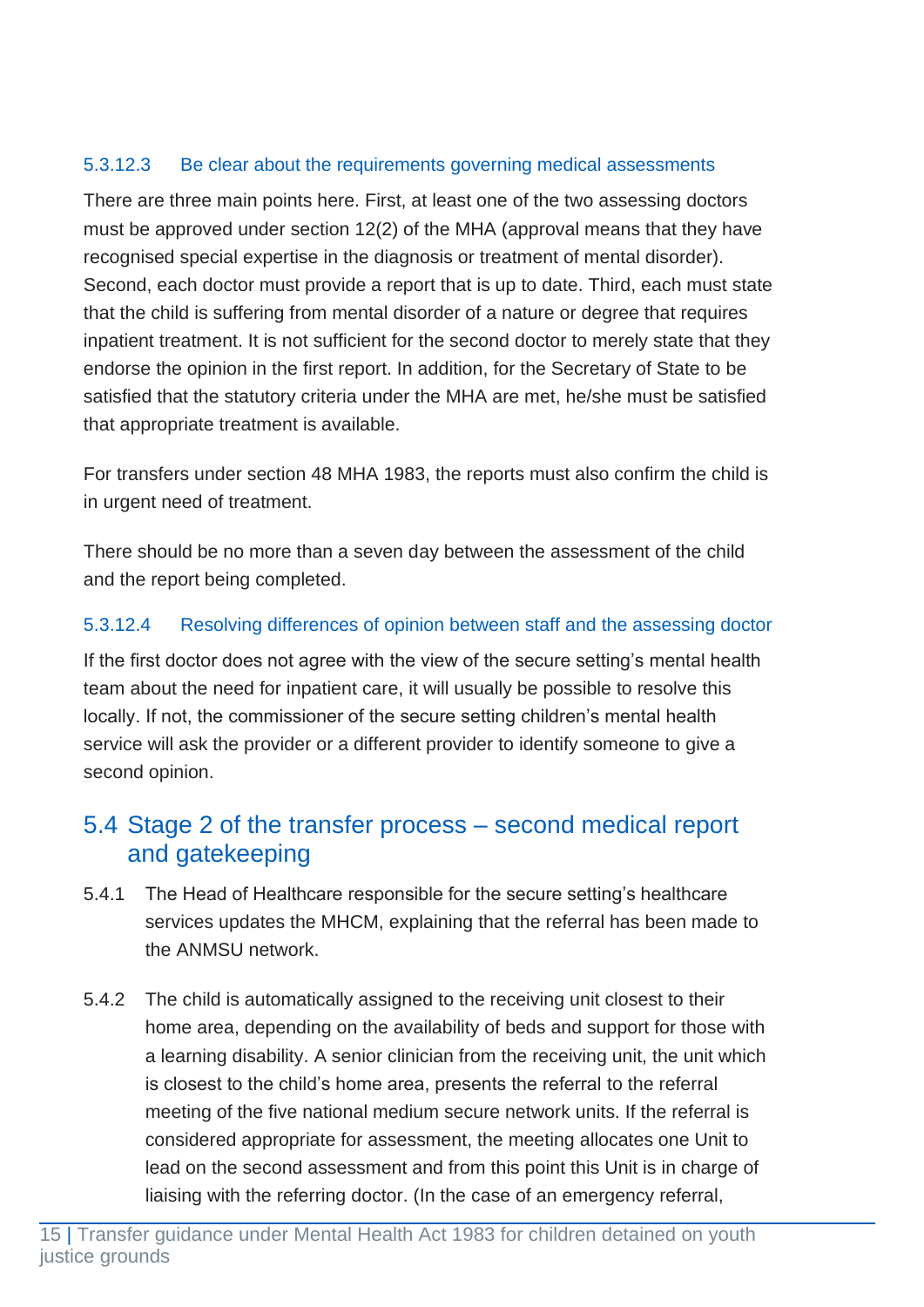instead of waiting for the referral meeting, the receiving Unit will contact the chair of the referral meeting for immediate assessment of the referral.)

- 5.4.3 The allocated Unit arranges with the referring doctor and Head of Healthcare to visit the secure setting and assess the child. The assessing team will spend time with the child, review their files, and interview members of staff. Guidance notes for healthcare professionals visiting secure settings are at Appendix 2. The assessment is discussed at the next weekly referral meeting of the ANMSU network, where decisions will be made about suitability for admission and capacity to admit.
- 5.4.4 The second medical report is completed, using the same format as the first report if time allows. If not, the MHCS will accept a non-standard report or letter instead, provided that it includes information required by the MHA: that the child has a mental disorder that is of a nature or degree which makes it appropriate for the child to be detained in a hospital for medical treatment, and that appropriate medical treatment is available (and, in the case of remanded children, that the child is in need of urgent treatment). The report or letter must also state whether the report-writer is an approved clinician under section 12(2) MHA. The allocated Unit informs the first doctor of the decisions made.
- 5.4.5 The Head of Healthcare sends the following to the MHCS by secure email:
	- i. both medical reports
	- ii. Form H1003/4
	- iii. the sentencing or remand warrant
	- iv. the pre-sentence report, sentence plan and any progress reports
	- v. the latest available AssetPlus documentation
	- vi. information on any previous convictions and
	- vii. details of the index offence (usually the Police record of charge MG5 form).
	- viii. Details of the receiving unit identified.

and notifies the YCSPT that this has been done. If you have some, but not all of the background information available, you should send the two medical reports and whatever additional information you have, so that MHCS can decide whether it's possible to make the necessary risk assessment with limited information, with a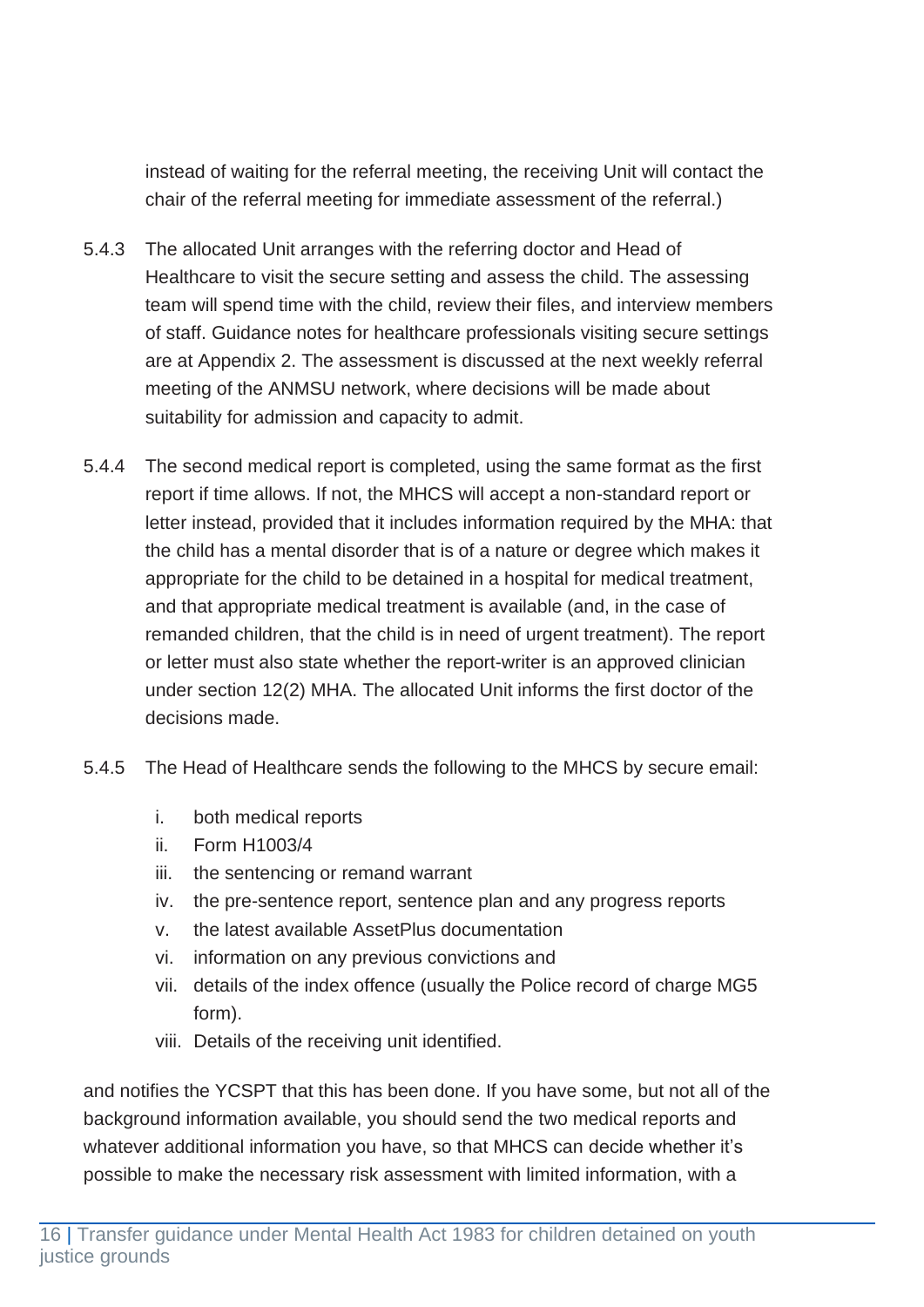view to obtaining full information once the transfer warrant is issued. This will avoid any unnecessary delay in MHCS being able to issue the transfer warrant.

#### <span id="page-17-0"></span>**5.4.6 Key points about avoiding delay at Stage 2**

#### 5.4.6.1 The timescale for responding to referrals

All referrals are considered on a weekly basis by the members of the ANMSU network which then allocates a specific unit to undertake an assessment of the child. The allocation is based on available treatment, patient gender, presence of learning disability, geography, patient mix on individual units and current capacity to admit.

The processing of referrals should not be delayed because of issues relating to establishing commissioning responsibility or ordinary residence status.

The provider will complete the assessment within seven days of allocation by ANMSU network referral meeting.

The ANMSU network cannot provide emergency cover but can provide a rapid response to contribute to the assessment and management of imminent harm to others in the context of the child's mental disorder. The network will provide advice to referring clinicians to ensure that any subsequent referral is appropriately directed to medium or low security.

#### 5.4.6.2 Ensuring a comprehensive referral

The more comprehensive the referral to the local medium secure unit (local to the child's home, rather than local to the secure setting), the greater the chance of minimising delay. This is so generally, but it is particularly important if the situation is very serious. Healthcare and other staff can help by giving their view about the severity of the referral and why they consider it to be an emergency.

#### 5.4.6.3 Resolving difference of opinion between the first and second doctor

If the second doctor concludes that transfer to hospital is not appropriate for the child, it is open to the secure setting holding the child to seek a second opinion from the ANMSU network. Staff at the secure setting will want to take account of the possible adverse impact on the child of going through an additional detailed assessment.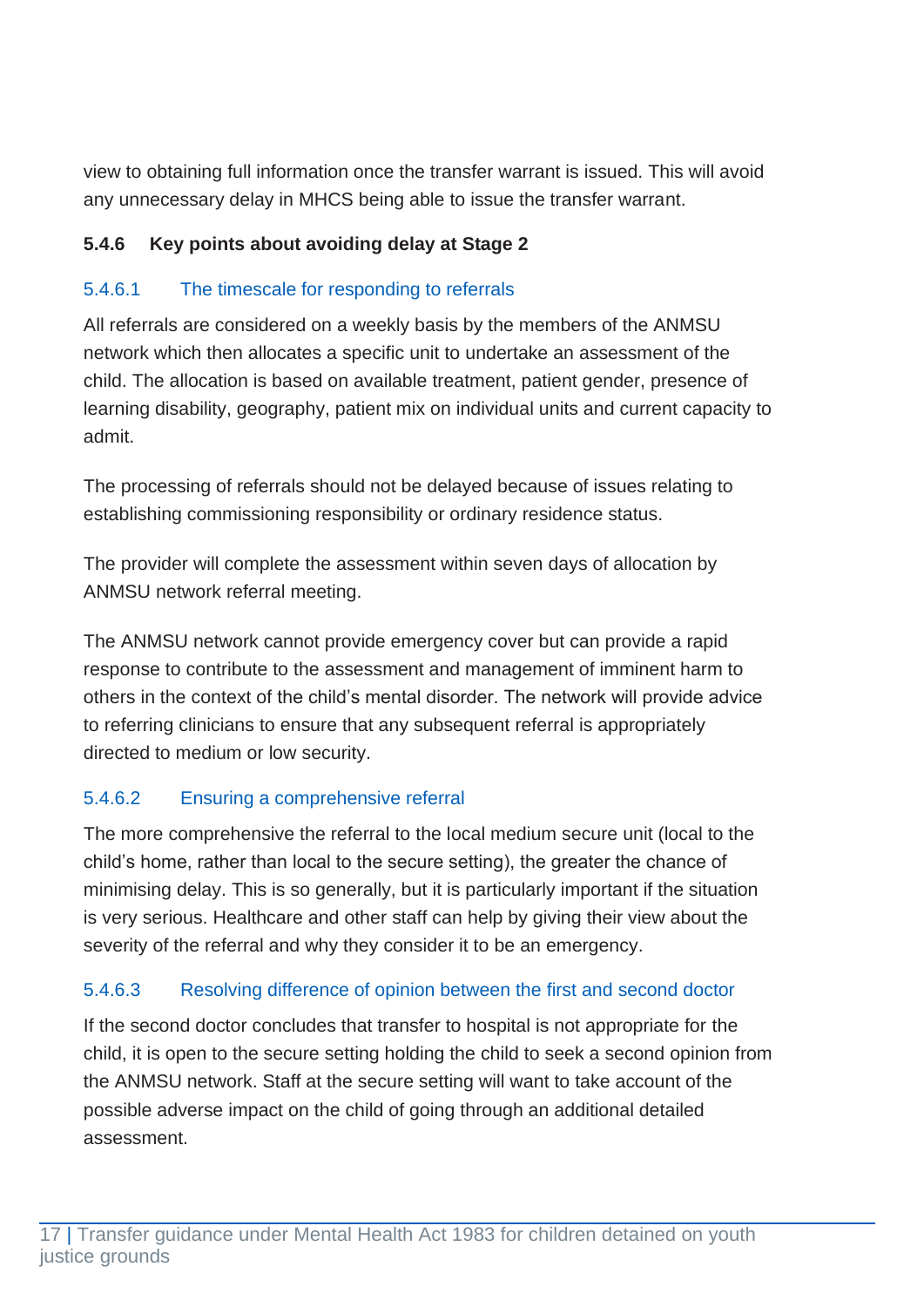If they consider it appropriate to request a second opinion, the Head of Healthcare responsible for the secure setting's healthcare services will discuss the need for such a request with the NHS England and NHS Improvement relevant MHCM. If necessary, the MHCM will liaise with the responsible CCG commissioner, given that they will also fund a second opinion in addition to the second assessment.

The second opinion is conducted by a different unit in the ANMSU network. The request is discussed with the chair of the referral meeting, for a decision about which Unit will do the next assessment. Given the inevitable delay that will arise, the referral meeting will take on the role of co-ordinating with the referrer, the child, the secure setting where the child is and those with parental responsibility.

In the intervening period whilst a second opinion is being sought, there may need to be consideration of a discussion between the Health and Justice commissioner responsible for commissioning the CYPMHS within the secure setting and the multidisciplinary team in the secure setting, about whether any additional resource/services are required to support the secure setting if they feel unable to meet the child's needs safely.

#### 5.4.6.4 If the criteria for admission are met but there is no capacity in the Adolescent National Medium Secure Unit network

The lack of available placement in an ANMSU should not delay the transfer of a child in need of hospital treatment. The MSU determine the level of security level required for a child; the MSU may assess and suggest a placement in a LSU would be suitable.

The allocated Medium Secure Unit liaises directly with the referring clinician, giving an indication of when a bed might become available, and bed availability continues to be reviewed at the referral meeting of the ANMSU network. The network also discusses the case with the relevant NHS England and NHS Improvement mental health commissioner (because of their funding/gatekeeping role), to suggest alternative placements and other possible options. The mental health commissioner must do a risk assessment of the situation, based on the impact of any delay in transferring the child (see 5.4.1.1 and 5.4.1.2 acting in an emergency). The CYPMHS medium secure service specification references that the ANMSU network will provide a rapid response to contribute to the assessment and management of imminent harm to others by the child.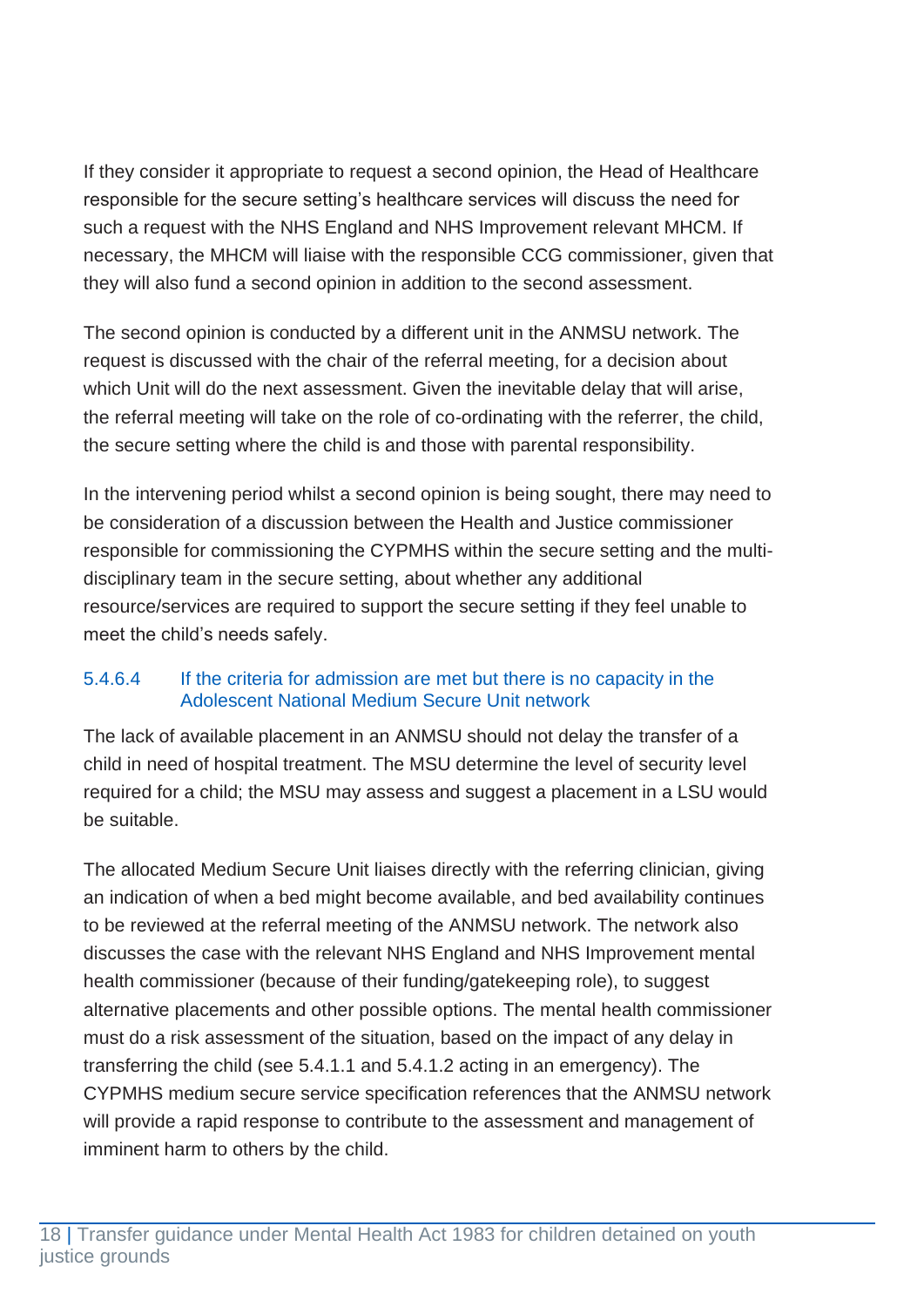#### 5.4.6.5 If the secure setting is unable to continue to meet the need

If there is no recommendation for admission to hospital, and after following the above advice, the secure setting does not feel able to continue to meet the needs of the child, the Health and Justice commissioner responsible for commissioning the CYPMHS within the setting will need to meet with the multi-disciplinary team in the secure setting, to discuss a care plan for the child and potentially offer to resource additional services in the interim, with a view to the child achieving recovery and therapeutic benefits from an enhanced package of care. The care plan can be discussed with the ANMSU network team that did not accept the referral and used as a basis for improved understanding of the threshold for admission and the care and treatment that medium secure units can provide.

A solution might also be found elsewhere in the secure estate, through discussion between healthcare teams in different secure settings about where the child's needs might be able to be met. The YCSPT will be informed of the outcome of this discussion.

#### 5.4.6.6 Where the criteria for hospital admission are met but the need is lower than medium secure

A child's needs might not be so severe as to justify admission and treatment within the ANMSU network, especially where secure settings are following good practice and making referrals early, before needs become entrenched and difficult to treat. In those cases, an appropriate response after assessment would be for the ANMSU network to recommend placement in alternative provision, in accordance with the least restrictive principle set out in the MHA Code of Practice. The MSU determine the level of security level required for a child, the MSU may assess and suggest a placement in an LSU would be suitable.

## <span id="page-19-0"></span>5.5 Stage 3 of the transfer process – arranging the transfer

- 5.5.1 If a bed is available in the ANMSU network, the admitting unit liaises directly with the referring healthcare team, to agree the timescale and process for admission. This is done verbally, so that transfer can be made as quickly as possible, with the full written report sent later. The transfer should be completed within seven days from the date of referral for assessment by the secure setting.
- 5.5.2 The MHCS requires written confirmation of the admitting hospital and can issue a warrant prior to the date on which a bed is available. The Head of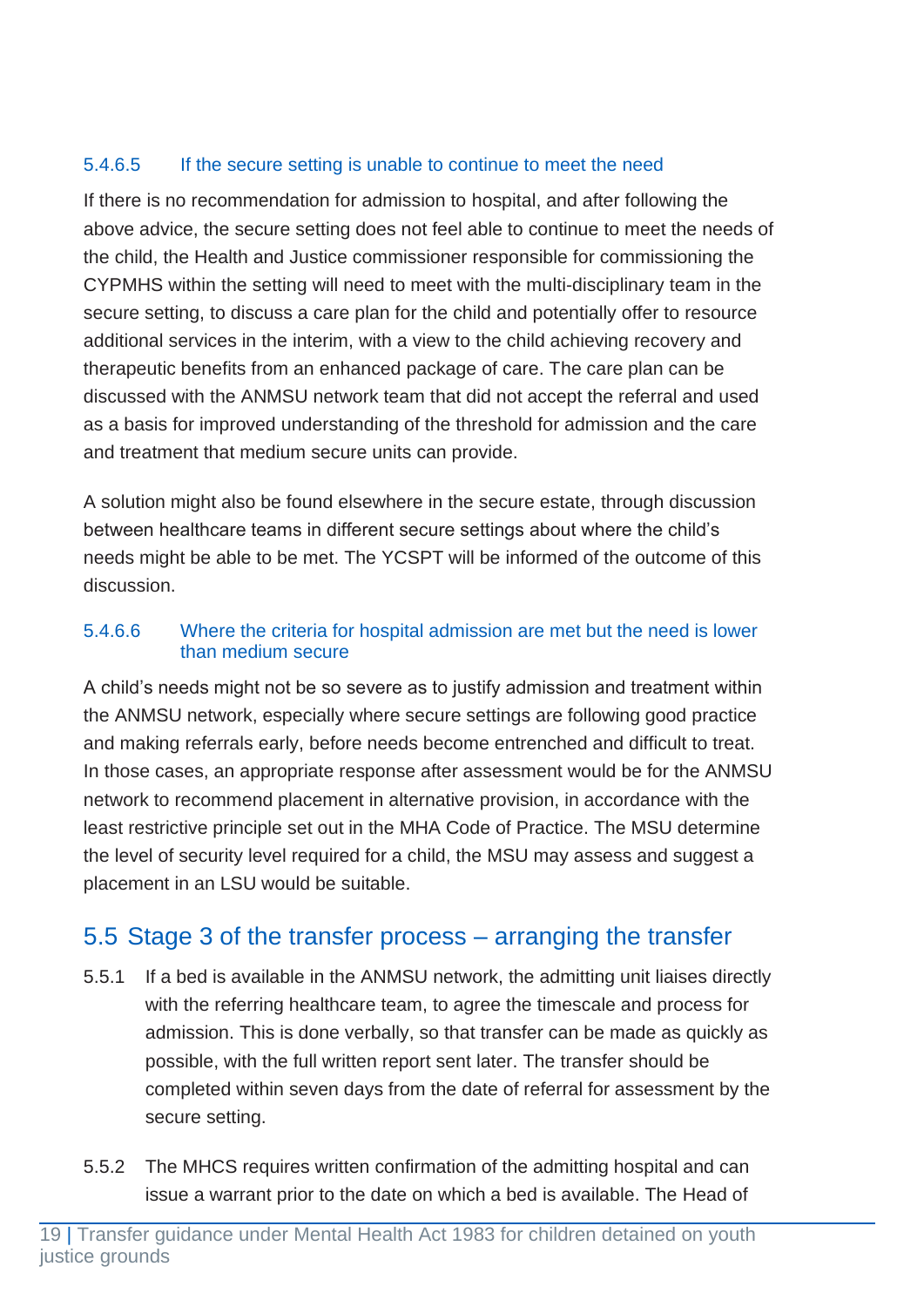Healthcare contacts the MHCS to inform it that a bed is available so that the warrant can be issued, and the warrant – which names the admitting hospital – is sent to the referring clinician, with a copy to the Head of Healthcare. A warrant will only be valid for 14 days, so if this time lapses before a bed is available, the warrant will have to be reissued.

5.5.3 It is important to confirm who is responsible for transporting the child. Generally, the secure setting is responsible for transport to the inpatient unit, and the inpatient unit is responsible for transport from hospital after treatment. YOIs, STCs and SCHs are all now covered by the Prisoner Escort and Custody Services (Generation 4) contract. The YCSPT will ensure all escorts are undertaken in a planned manner with consideration of their potential complexity (from custody to hospital). The MHA Code of Practice says that children "should be transferred under local escort and bed watch policies. They should be transported in 'usual transport' (eg a car) unless in an emergency or otherwise agreed, when an ambulance should be used."<sup>11</sup>

#### <span id="page-20-0"></span>**5.5.4 Avoiding the warrant lapsing**

Time is of the essence and, in any event, a transfer direction will cease to have effect 14 days after the date it is made. MHCS has an internal target to produce a warrant for transfer within 24 hours of receipt of all of the required information. The average time from initial notification of the need for a warrant to the issue of a warrant is most recently noted to be 3 days.<sup>12</sup>

### <span id="page-20-1"></span>5.6 Informing the child, and their family and involving local services

Involve the child so far as possible; children should always be kept as fully informed as possible and should receive clear and detailed information concerning their care, explained in a way they can understand in a format that is appropriate to their age. The child's views, wishes, and feelings should always be sought, their views taken seriously, and professionals should work with them collaboratively in deciding how to support the child's needs.

<sup>11</sup> Department of Health (2015) MHA 1983: Code of Practice, para 22.33

<sup>12</sup> <https://questions-statements.parliament.uk/written-questions/detail/2019-06-13/264365>

<sup>20</sup> | Transfer guidance under Mental Health Act 1983 for children detained on youth justice grounds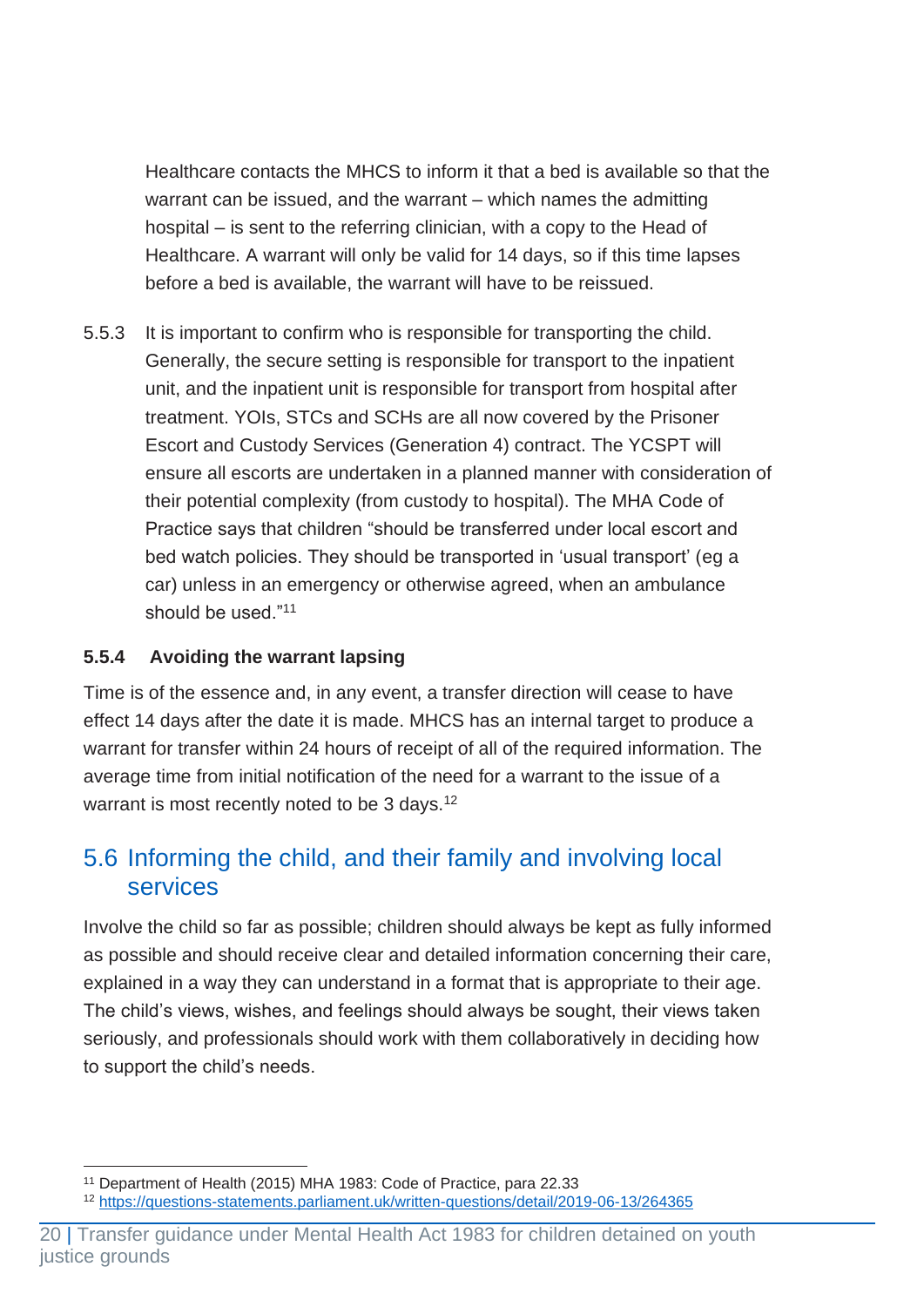The mental health case worker for the child at the secure setting should ensure that services with an interest in the child are aware of transfer decisions and arrangements. This is important so that the child can benefit from what everyone has to offer, and so that arrangements for the next stage of the child's care can be made in good time and include the right combination of services. The importance of ensuring care co-ordination in this way applies to all settings: to the secure setting where the child is held and to the inpatient unit to which the child is transferred.

The following list of services to liaise with regarding a transfer is not exhaustive, but should include:

- Give early notice of a transfer decision to the CYPMHS relevant **consultant psychiatrist** or equivalent from the child's home area. This is good practice because, on their release, the child might be discharged to that person under the Care Planning Approach (CPA) framework.
- Keep the **YOT supervising officer** informed about what is happening.
- If the child has alcohol and/or drug problems, the **substance misuse worker** at the secure setting can help ensure that the admitting unit has upto-date information about the child's circumstances and any treatment programme and, on release, they can provide similar information to community services.
- **Advocates** have an important role to play, listening to children's concerns and at times liaising on their behalf with secure setting and inpatient staff, as well as parents.
- If the child is under a care order (section 31, Children Act 1989) the **local authority** responsible for them should be informed. It is preferable for contact to be made with the child's social worker or their manager, to ensure that they are involved in future planning<sup>13</sup> and that they are aware that the child has been, or is about to be, moved to another location. A decision will need to be made about who is best placed to keep the child's parent/families/carers with parental responsibility up to date with what is happening (see 5.6.1, below).

<sup>&</sup>lt;sup>13</sup> The Children Act 1989 Guidance and Regulations Volume 2: Care Planning, Placement and Case Review 2015; MHA Code of Practice 2015, chapter 19

<sup>21</sup> | Transfer guidance under Mental Health Act 1983 for children detained on youth justice grounds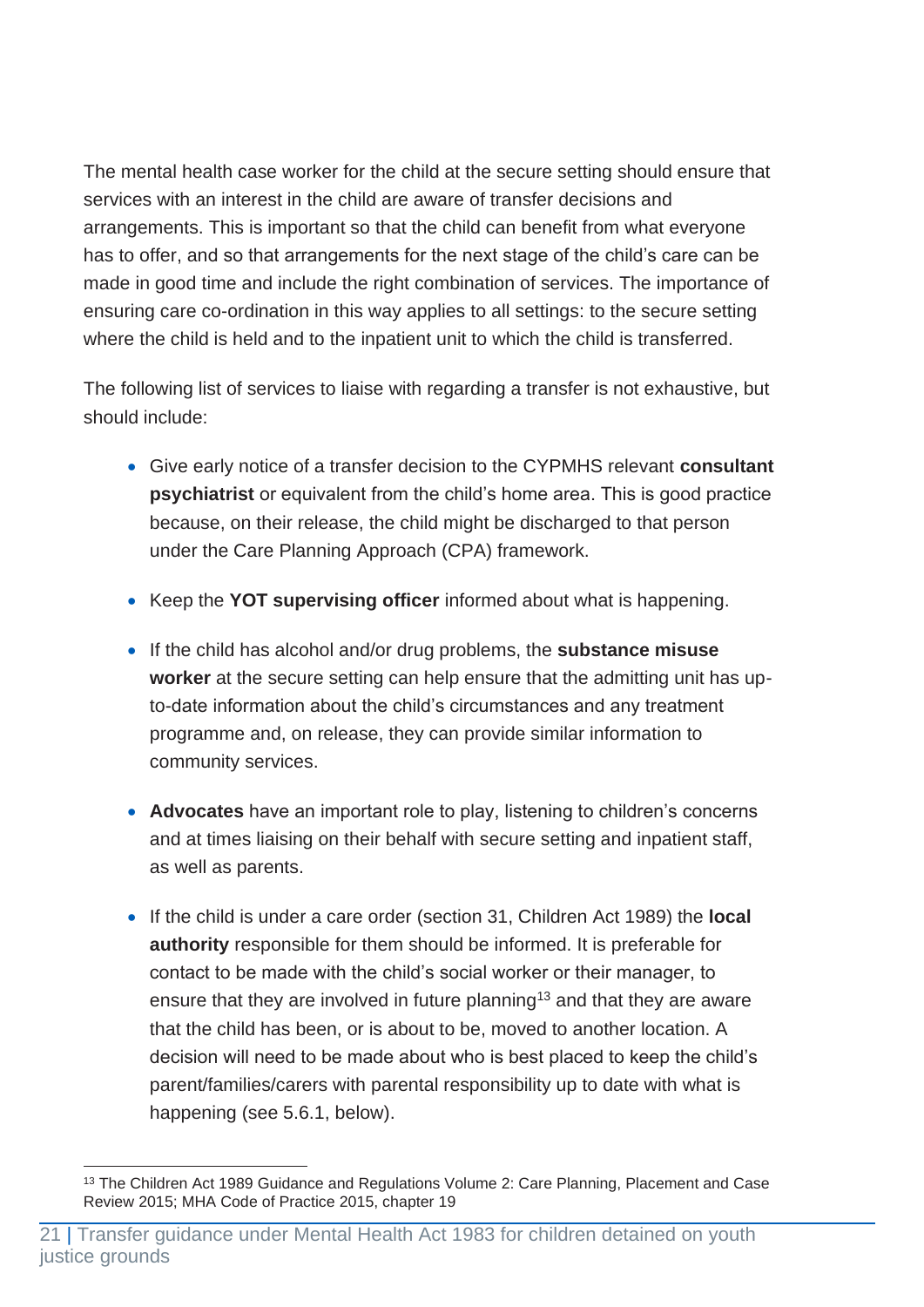The relevant local authority should also be informed if the child was looked after under section 20 of the Children Act 1989 before being sentenced or remanded to custody. Once the child has entered custody they will cease to be looked after under section 20 but local authorities retain some responsibilities towards them. It is important to remember that some children may have been in section 20 accommodation for some time. Local authorities are under a duty to visit children formerly looked after under section 20 (section 23ZA, Children Act 1989) and related guidance requires local authorities to identify any needs for support that the child will have on release. Many of these children will be entitled at that stage to support and assistance as former looked after children.

If a child was previously looked after under section 20, this will need to be considered again once they leave the secure setting or following the end of a period of time while they are held in a mental health setting under the MHA 1983.

#### <span id="page-22-0"></span>**5.6.1 Informing and involving parents and other relatives**

It is good practice to involve parents and carers with parental responsibility in decisions made about children in custody unless it would be contrary to the welfare of the child to do so. This includes being involved as much as possible at all stages of their child's transfer – the referral decision, the assessments, the discussion about the inpatient placement, and the transfer arrangements to and from hospital. Parents might not agree with the transfer or with the proposed placement, but they need to know why particular decisions have been made and why their views might not prevail.

Where children are competent, and young people have the capacity to make decisions about the use and disclosure of information they have provided in confidence, their views should be respected. However as with adults, in certain circumstances confidential information may be disclosed without the competent child's consent, for example if there is reasonable cause to believe that the child or young person is suffering or is at risk of suffering, significant harm and the disclosure is necessary and proportionate.<sup>14</sup> Practitioners should encourage the child or young person to involve their parents or others with parental responsibility in decision making about their care and treatment.

<sup>14</sup> *Information: To Share or not to Share Government Response to the Caldicott Review*. [online] Available at:

[https://assets.publishing.service.gov.uk/government/uploads/system/uploads/attachment\\_data/file/2](https://assets.publishing.service.gov.uk/government/uploads/system/uploads/attachment_data/file/251750/9731-2901141-TSO-Caldicott-Government_Response_ACCESSIBLE.PDF) [51750/9731-2901141-TSO-Caldicott-Government\\_Response\\_ACCESSIBLE.PDF](https://assets.publishing.service.gov.uk/government/uploads/system/uploads/attachment_data/file/251750/9731-2901141-TSO-Caldicott-Government_Response_ACCESSIBLE.PDF)

<sup>22</sup> | Transfer guidance under Mental Health Act 1983 for children detained on youth justice grounds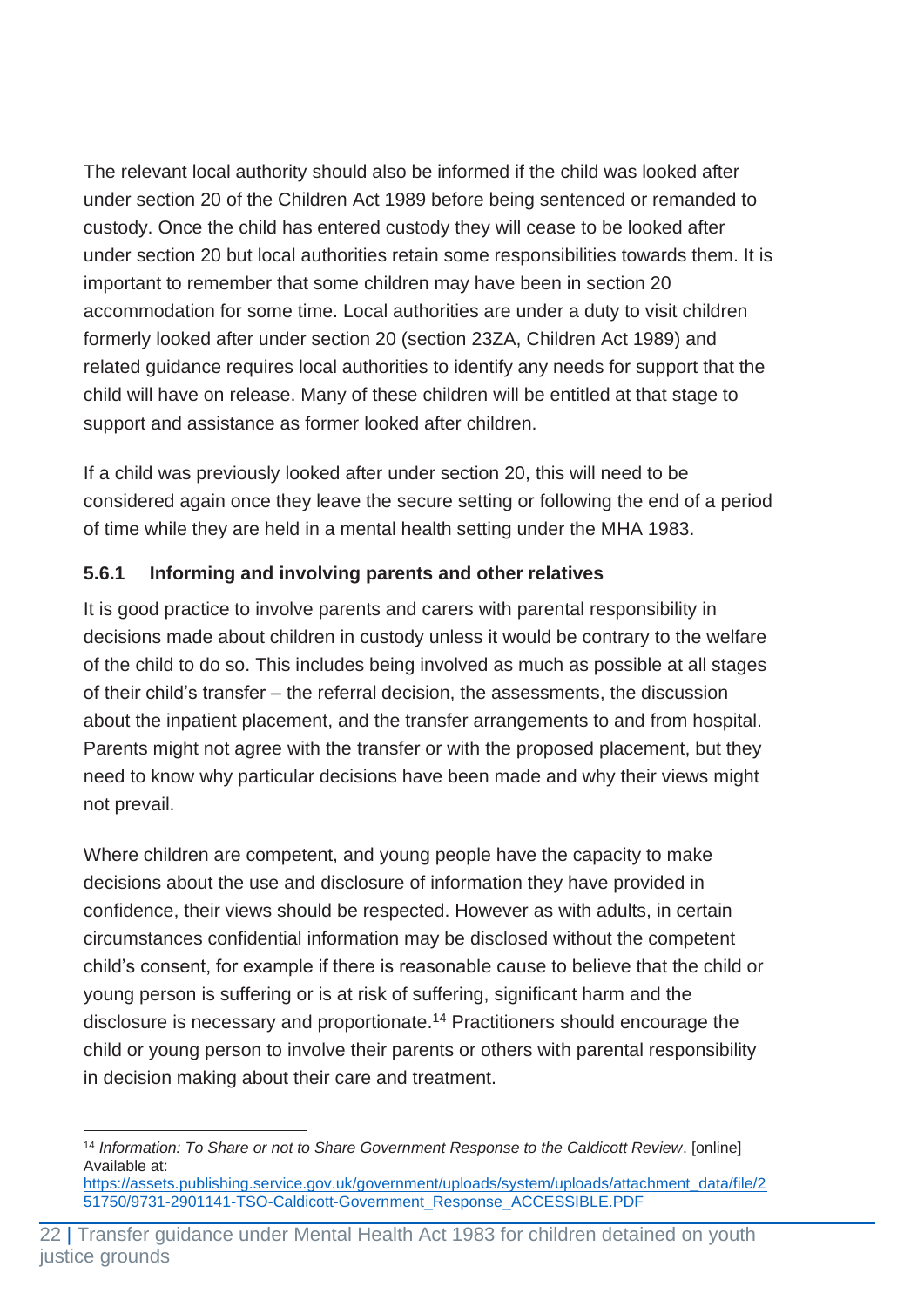The level of contact between children in care and their parents and other family members will vary with individual circumstances. It will be important to check, with both the child and their social worker if the child has one, how parents and other relatives will be informed about and involved in the child's transfer. The Head of Healthcare for the secure setting will be aware of the level of contact the child has with their family and carers.

Where appropriate to share information, the information provided to parents will be like that required by parents of any child needing care and treatment in hospital. This will include knowing who their point of contact is at the hospital, how and when they can speak to their child's doctor, and how they will be involved in planning for their child's care and discharge. They will need to know the arrangements for visiting their child, and for telephone contact to and from their child in between visits. Parents eligible for travel warrants will need to know if they apply to hospital visits, including for pre-discharge and other planning meetings. Parents should also be informed of the arrangements for seeking feedback about their child's care and treatment and encouraged, both during the stay and on discharge, to pass on their views and wishes.

## <span id="page-23-0"></span>6 Return from hospital, and arrangements for aftercare

Once the clinical team providing inpatient treatment agrees that the criteria for detention under the MHA are no longer met, or that no more treatment can be given, **and** the child's sentence of detention has not expired or they are still remanded to custody, plans need to be made for the child's return to custody.

The MHA (section 117) places a duty on health and social care and other relevant agencies to co-operate to provide aftercare services for anyone who has been transferred to hospital under the MHA under a qualifying section. The 'restriction direction' that will in most cases have been issued with the transfer warrant by the Secretary of State for Justice will require that the MHCS continues to be involved in relation to remission to a youth detention setting.<sup>15</sup>

<sup>15</sup> Section 49, MHA1983, and see para 2.9 of this procedure

<sup>23</sup> | Transfer guidance under Mental Health Act 1983 for children detained on youth justice grounds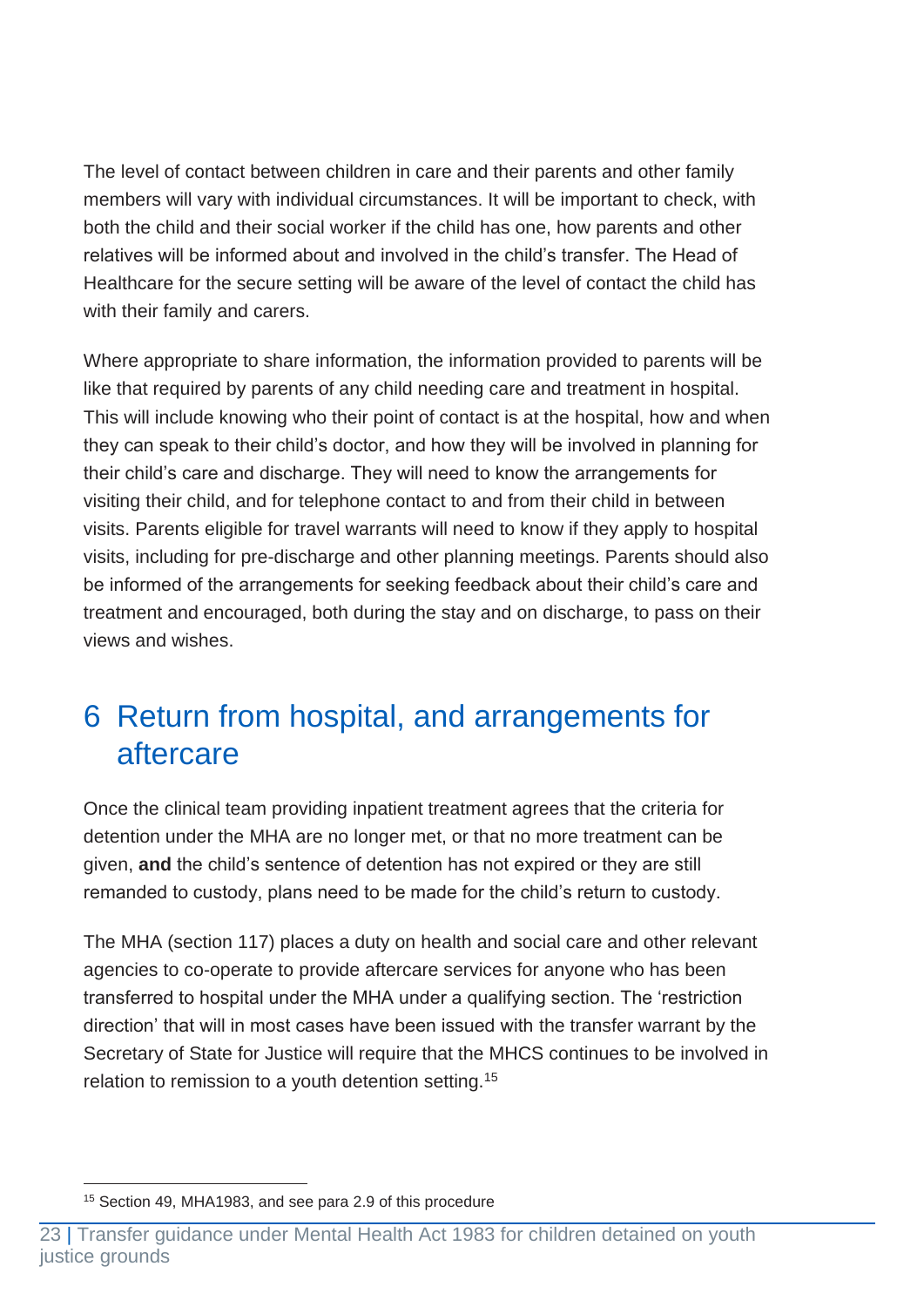Remission to prison may be requested under s50, 51 of the MHA if the responsible clinician, any other approved clinician or a Mental Health Tribunal advises the Secretary of State for Justice that:

- treatment in hospital is no longer required; or
- no effective treatment is available in the hospital where the patient is detained.

Another trigger for this may be a tribunal decision. If the First Tier Tribunal (Mental Health) concludes that a s47 MHA transferred patient would be entitled to a discharge if they were a restricted hospital order patient, then the hospital managers may return them to detention subject to any comments made by the First Tier Tribunal (s.74(1)(b)) and the decision of the Secretary of State for Justice.

## <span id="page-24-0"></span>6.1 Actions needed before return

In order to return a child to custody from hospital, the following actions should be taken:

- The responsible clinician writes to inform the MHCS and the YCSPT that the child no longer requires treatment in hospital. This should also include reference to any tribunal decisions related to this decision.
- The Inpatient Unit treating the child convenes a 'section 117 meeting', so called because of the section 117 MHA duty about the provision of aftercare for those who have been detained in hospital under the sections covered in this document. This meeting is required by MHCS prior to transferring a child back to custody.
- The purpose of this pre-discharge planning meeting is to draw up a CPA care plan (indicating whether the child needs ongoing mental health services), update the child's care and sentence planning and AssetPlus documentation and, if required, discuss which placement the child will return to in the secure estate. The placement will be authorised by the YCSPT before the MHCS can issue a remission warrant. Confirm at this point that the hospital will plan for transporting the child back to custody.
- The section 117 meeting should be attended by the inpatient staff providing the child's care, the YCSPT, the responsible commissioners for aftercare,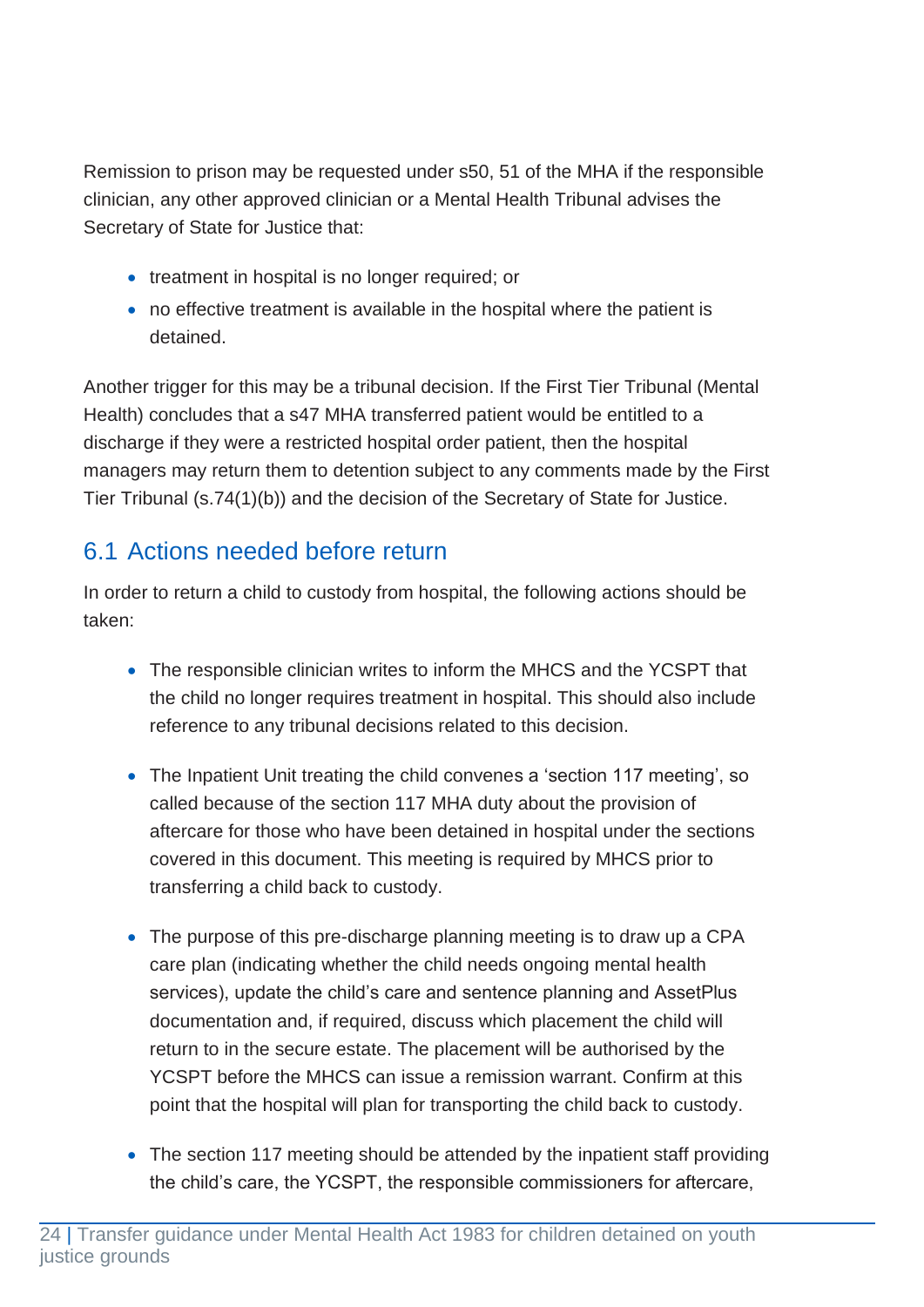the child's YOT supervising officer (for continuity of support to the child) and – as appropriate – by parents, guardians and/or the local authority. Healthcare providers working in the secure estate setting receiving the child must be invited to attend the meeting and they should make every effort to attend. If the receiving secure setting cannot be represented this should not delay the child's return. Attendance by those listed above is important because the meeting will include planning and preparation for both the child's return to custody and their future release from custody.

- If the responsible clinician recommends the child's return to custody (and the child's restriction direction has not expired), the YCSPT will review the child's progress and requirements – as outlined in the CPA care plan – and will confirm and authorise the custodial placement to which the child will transfer. If this decision cannot be made during the meeting, the YCSPT must confirm the placement with those attending the meeting as soon as possible after the meeting. Children will generally be expected to return to the secure estate setting where they were placed by the YCSPT before their transfer to hospital.
- If a child reaches the age of 18 whilst in hospital, and is serving a DTO, the YCSPT will attend the section 117 meeting and will usually organise a placement back within the children and young people secure estate. The YCSPT are also able to transition to a young adult or adult setting. The YCSPT would look to take the latter route if the 18-year-old was felt to pose a risk to others in the children and young people secure estate, or where it was felt their needs could not be adequately met in the children and young people secure estate.
- If the individual has now turned 18 and is serving a non-DTO sentence, the YCSPT will liaise with the HMPPS Population Management Unit (PMU) to locate a bed within the Young Adult/Adult estate and will support with the transition planning arrangements. This will usually be allocated based on the home catchment area. The YCSPT may remain involved for young people aged 18, depending on the sentence.
- On confirmation that the section 117 meeting has been held and the placement agreed by YCSPT, the MHCS issues the remission transfer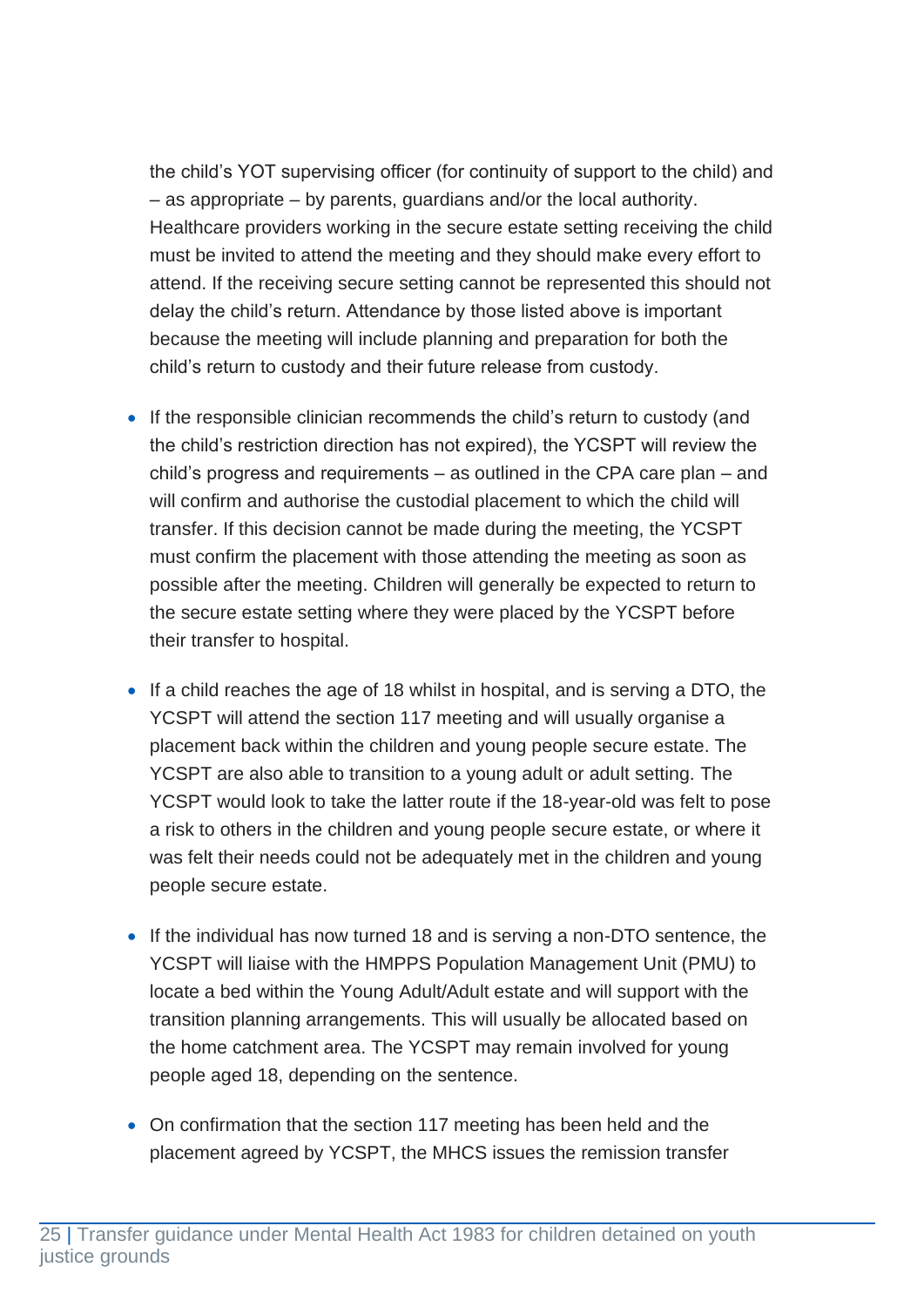warrant (section 50 or 51,<sup>16</sup> MHA 1983). The warrant will name the secure setting that the MHCS have been advised by the YCSPT is deemed the most appropriate for the child to move to.

• If a child's sentence or remand has expired before the responsible clinician or tribunal recommends that they leave hospital, the section under which they are detained there will change, (often referred to as a "notional section 37") by virtue of section 49(2) and s.41(5) of the MHA 1983. Once they leave hospital the process will be the same as for any patient returning to the community from a period of inpatient detention in hospital. It will be important for the YOT worker to be included in section 117 planning for aftercare.

Any inpatient unit will ensure that staff from the inpatient unit attend the first aftercare review of a child discharged from their care. The receiving secure setting should contact the treating unit to ensure attendance by the relevant representative.

## <span id="page-26-0"></span>7 Responsibilities of CCGs and NHS England and NHS Improvement specialised commissioning teams in relation to transfers

The first assessment of a child's possible need for hospital treatment for mental disorder is arranged by the secure setting and carried out by the Psychiatrist based in the secure setting. For decisions after that, the NHS England and NHS Improvement mental health commissioner from the Specialised Commissioning Team covering the child's home area will need to be involved because of their role in commissioning NHS or independent sector provision.

## <span id="page-26-1"></span>7.1 Establishing the responsible commissioner

Healthcare staff need to know which commissioners to contact and what information the commissioners will find helpful, in order to make timely decisions to secure the right response to a child's needs. The responsible **mental health** 

<sup>16</sup> Criteria under s.50/51: Secretary of State is notified by the Responsible Clinician at the provider unit or the Tribunal that the child no longer requires treatment in hospital for mental disorder or that no effective treatment for their disorder can be given at the hospital to which the child has been removed.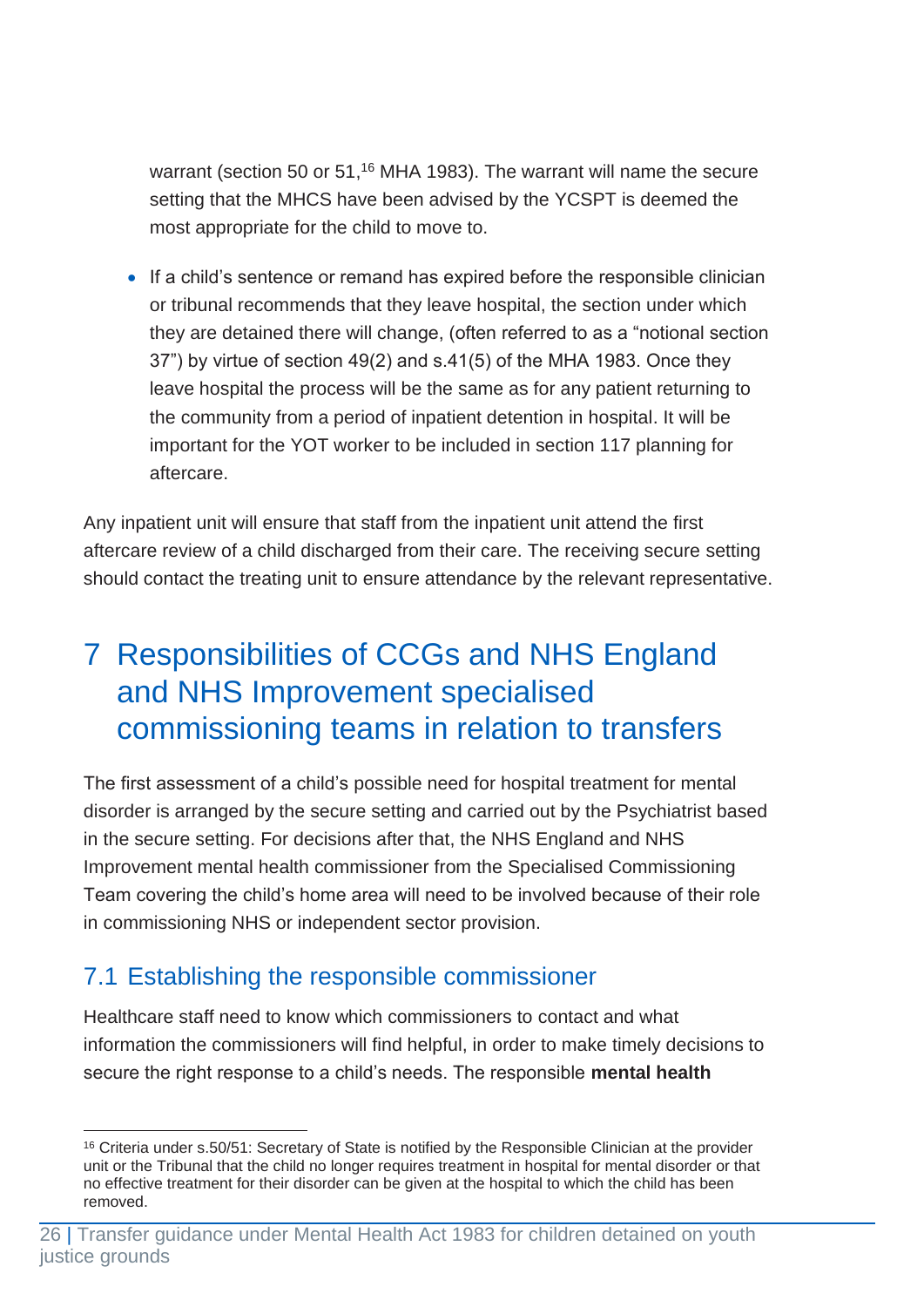**commissioner** for the inpatient provision is based in the NHS England and NHS Improvement Specialised Commissioning Team that covers the child's home area.

These are listed at Appendix 4. The responsible **CCG commissioner** for children in custody in England for section 117 purposes and other services not covered by the Board, in the case of transfers to hospital under sections 47 and 48 of the MHA 1983, is the one where the child was registered with a GP before being placed in custody. If the child was not previously registered with a GP, the appropriate CCG is the one where the child usually resided before entering custody. If a child is not registered with a GP, is not a 'looked after child', or is someone for whom a previous address cannot be determined, the responsibility normally lies with the CCG area in which the offence, or alleged offence, took place.

However, if the child is usually resident outside the UK, responsibility lies with the responsible commissioner area in which the secure estate setting is situated, regardless of where the offence or alleged offence took place.<sup>17</sup> In no case should disagreements or confusion about establishing the responsible commissioner delay or adversely affect treatment. An arrangement can be sought between commissioners for interim payment whilst commissioner responsibility is determined.

#### <span id="page-27-0"></span>**7.1.1 Reducing delay and providing high-quality care**

To facilitate the smooth implementation of the transfer procedure, it can be helpful for commissioners to bear in mind the following aspects of good practice.

#### 7.1.1.1 Providing high-quality care

- Promote and support timely assessments.
- Be pro-active about ensuring that everything is in place to support a child's care, including arrangements for their discharge and possible return to their home area.
	- ‒ Take part in the section 117 requirements for planning discharge and aftercare support.
	- ‒ Support the work around CPA care planning and the updating of the child's AssetPlus documentation and sentence plan.

<sup>17</sup> NHS England (2020) *Who Pays? Determining which NHS commissioner is responsible for making payment to a provider*, page 40.

<sup>27</sup> | Transfer guidance under Mental Health Act 1983 for children detained on youth justice grounds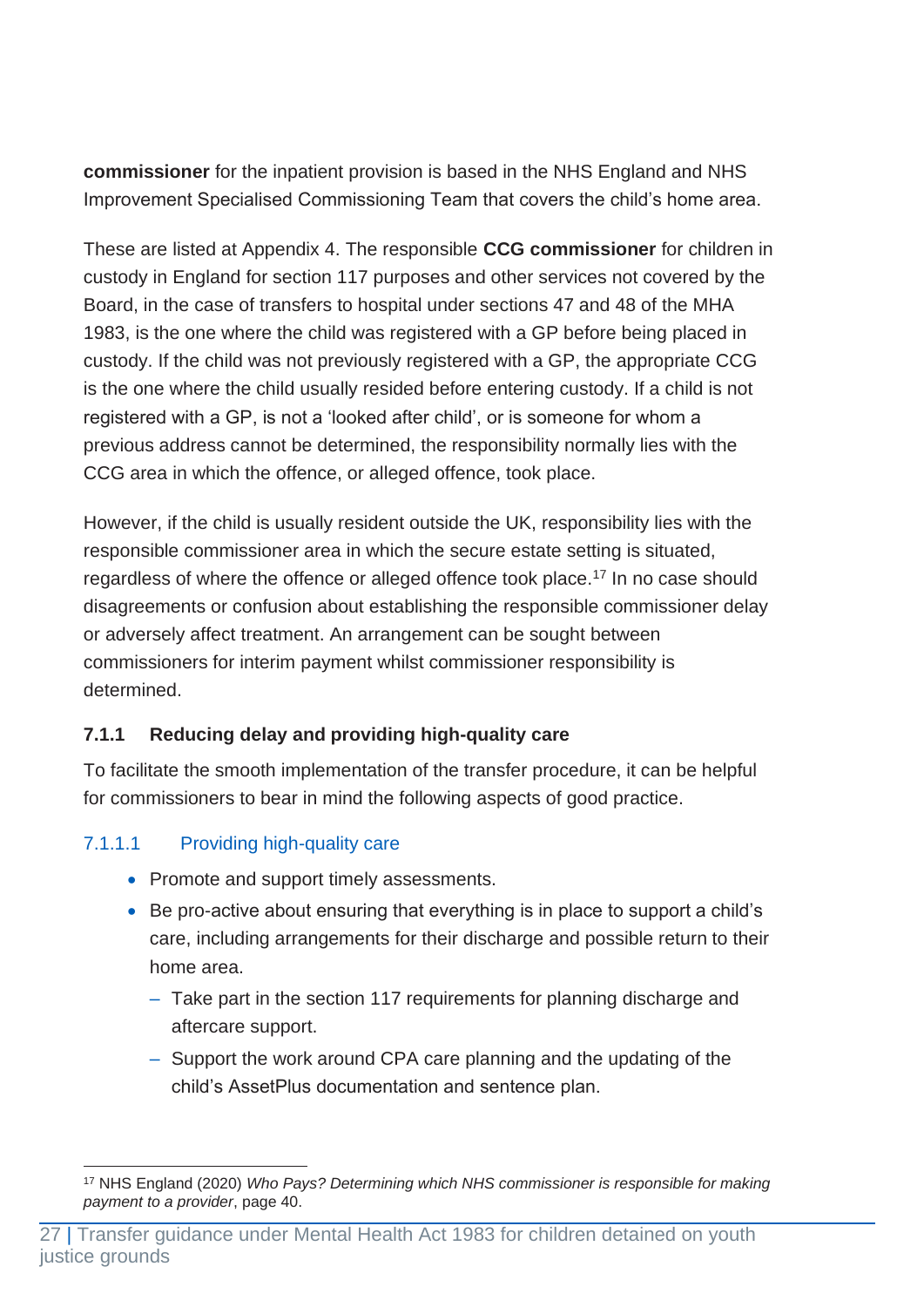‒ Ensure that the local children's mental health service and other services have early notice of a child's release date.

## <span id="page-28-0"></span>8 Responsibilities of the Mental Health Casework Section in relation to transfers

The Secretary of State for Justice is not obliged to act on a recommendation made under section 47 or section 48 of the MHA 1983. He/she needs to consider whether it is appropriate to transfer the child to hospital considering all relevant circumstances, balancing any risk factors with the need for treatment. The Secretary of State must be satisfied that the statutory criteria for transfer under Part III of the MHA are met. This will involve consideration of several factors, including:

- whether the medical treatment required can be provided adequately in a setting within the secure estate for children and young people, and
- the length of remaining time to be served in custody.

The role of the Ministry of Justice and the Mental Health Casework Section is to ensure that the patient and the public are protected from harm. As a result, consideration will also be given to ensuring that the child is adequately and safely managed in an appropriate security setting.

Relevant factors include:

- the child's past and current presenting symptoms and risk profile (eq suicidal or self-harming behaviour).
- recommendations of medical practitioners
- the type and nature of the offence
- the length of the sentence
- notoriety (and how this may impact on the child's safety)
- victim issues
- previous convictions
- behaviour in custody
- any previous escapes or attempts to escape
- views expressed by the court.